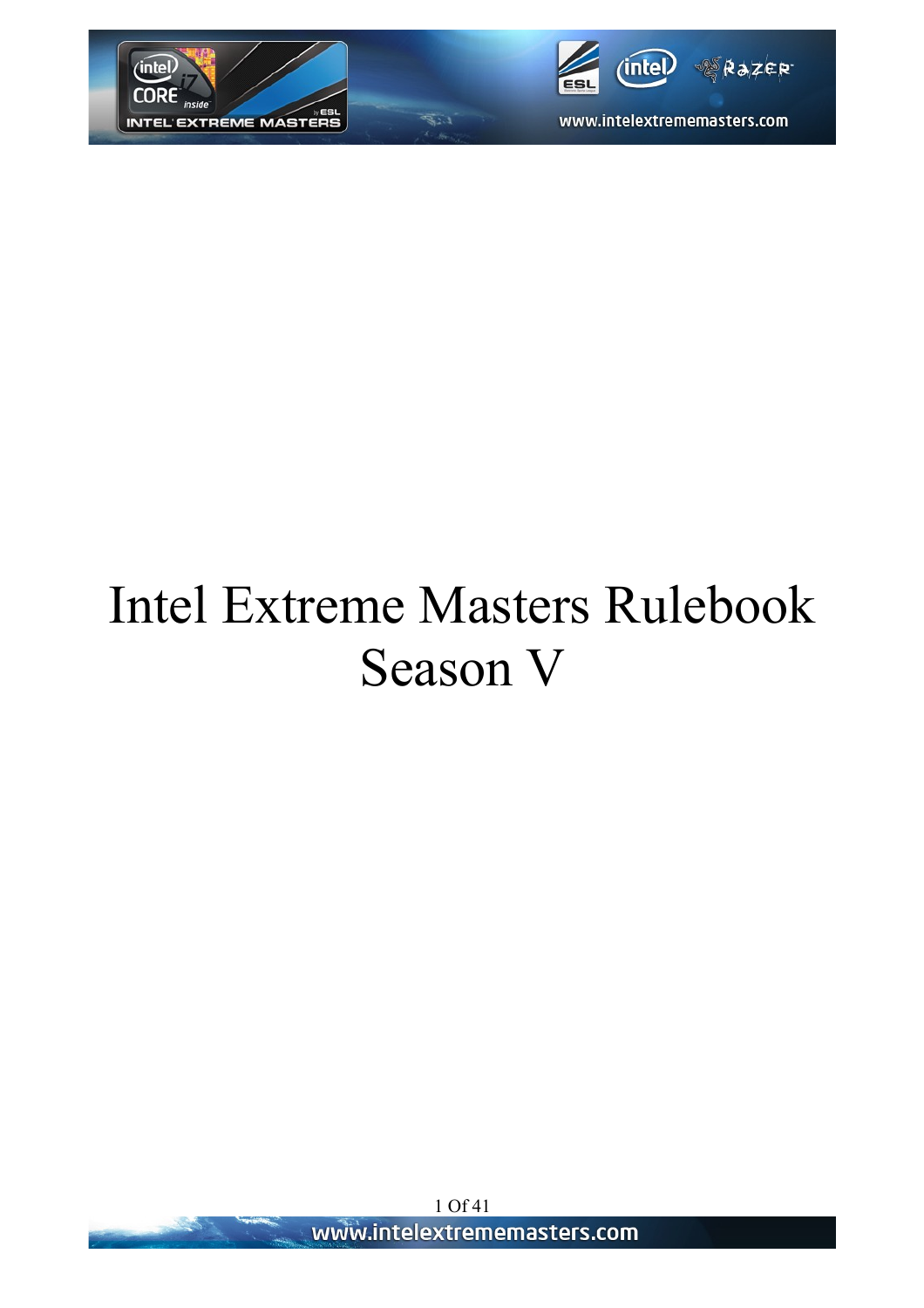

Foreword

This document outlines the rules that should at all times be followed when participating in an Intel Extreme Masters competition. Failure to adhere to these rules may be penalized as outlined.

It should be remembered that it is always the administration of the tournament that has the last word, and that decisions that are not specifically supported, or detailed in this rulebook, or even goes against this rulebook may be taken in extreme cases, to preserve fair play and sportsmanship.

We at ESL hope that you as a participant, spectator, or press will have an enjoyable competition to partake in and we will do our utmost to make it a fair, fun, and exciting competition for everyone involved.

Yours sincerely The Intel Extreme Masters Admin Staff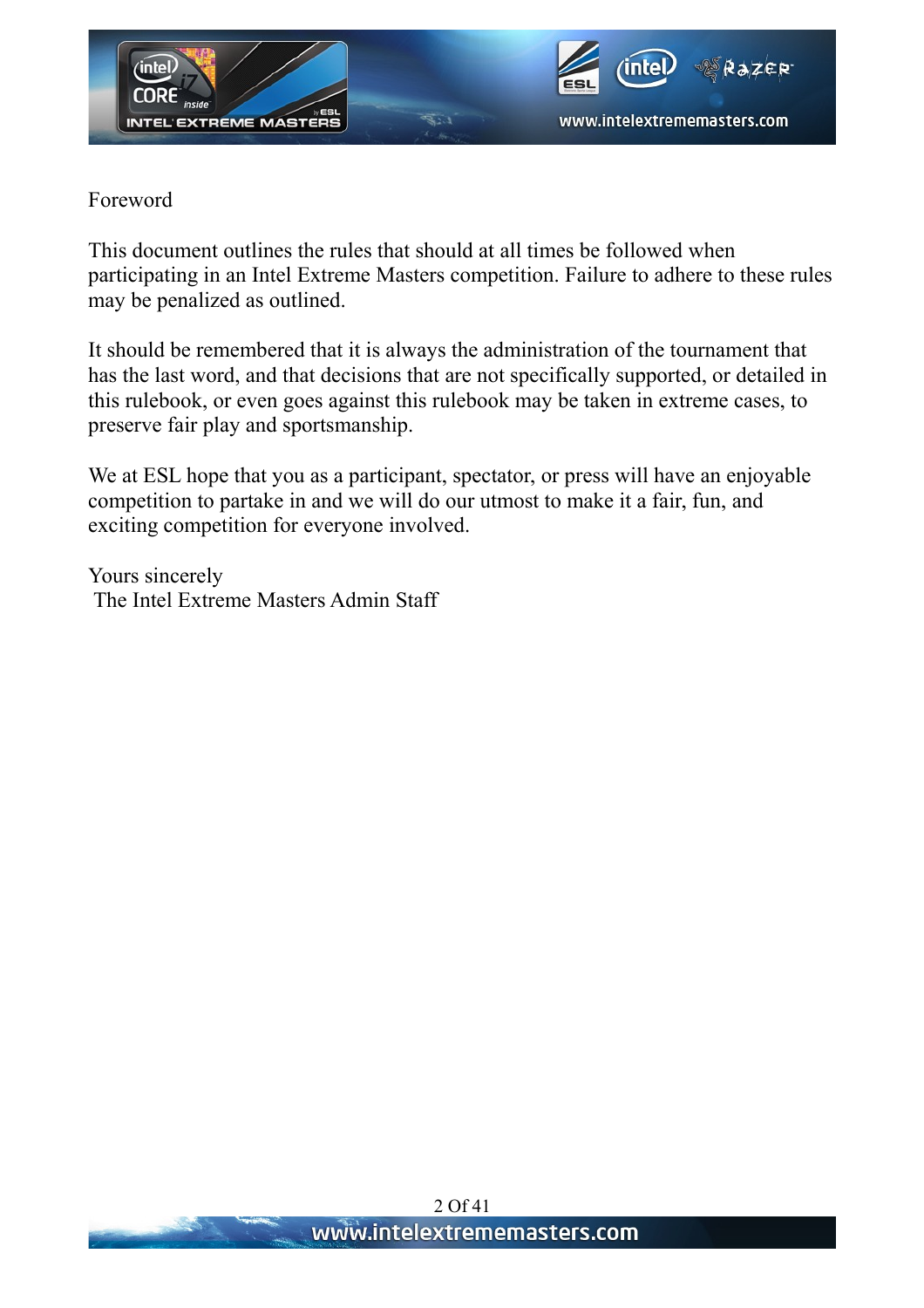



# **Table of Contents**

S. Collection

|  | 1.8.1.4 League bans and penalty points outside The Intel Extreme Masters10 |  |
|--|----------------------------------------------------------------------------|--|
|  | 1.8.1.4.1 Thresholds for being removed from the Intel Extreme Masters10    |  |
|  |                                                                            |  |
|  |                                                                            |  |
|  |                                                                            |  |
|  |                                                                            |  |
|  |                                                                            |  |
|  |                                                                            |  |
|  |                                                                            |  |
|  |                                                                            |  |
|  |                                                                            |  |
|  |                                                                            |  |
|  |                                                                            |  |
|  |                                                                            |  |
|  |                                                                            |  |
|  |                                                                            |  |
|  |                                                                            |  |
|  |                                                                            |  |
|  |                                                                            |  |
|  |                                                                            |  |
|  |                                                                            |  |
|  |                                                                            |  |

 $\vec{S}$  is a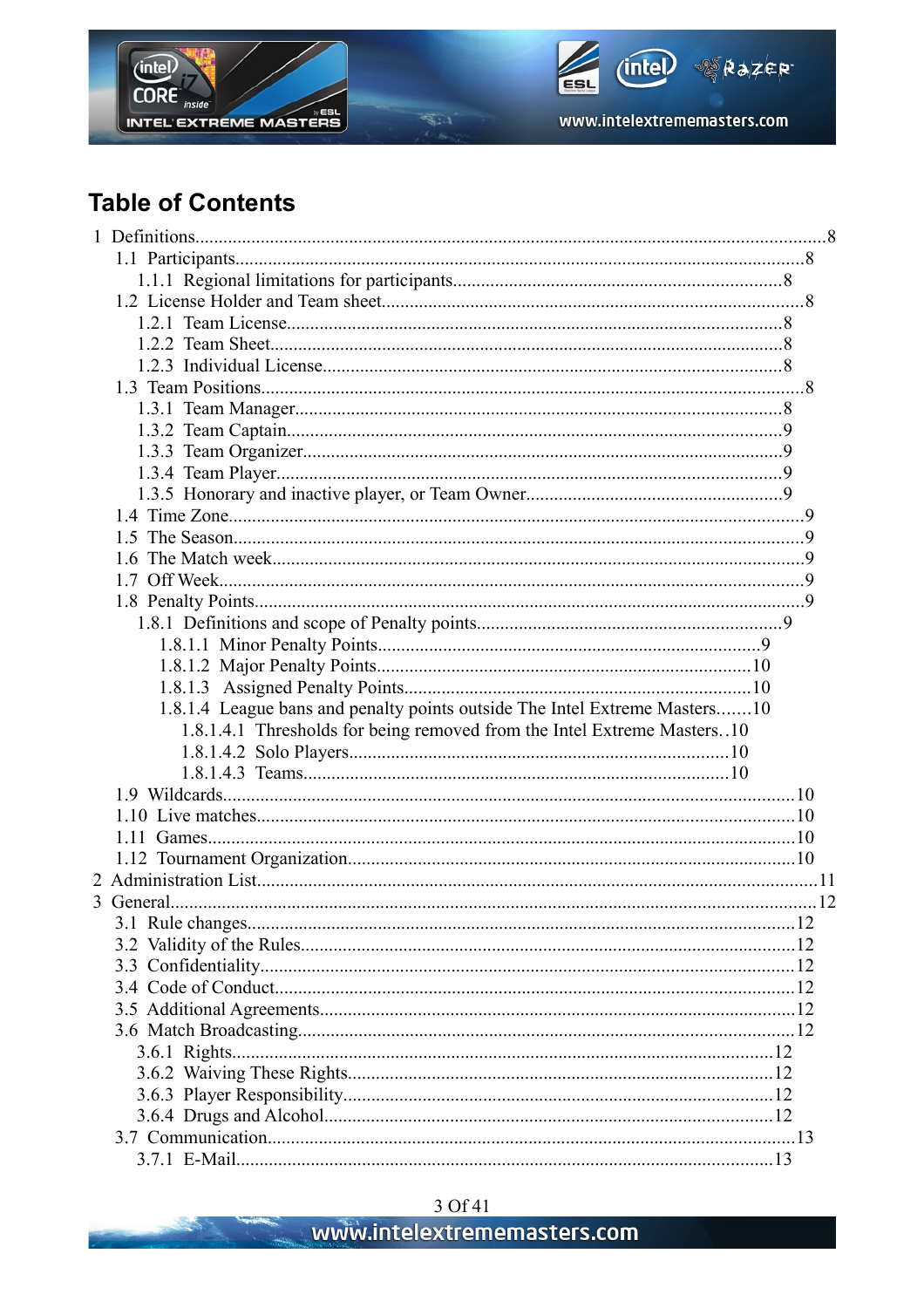

and the first contract of



www.intelextrememasters.com

| 3.12 Adding a new player during the Intel Extreme Masters Season16      |  |
|-------------------------------------------------------------------------|--|
|                                                                         |  |
|                                                                         |  |
|                                                                         |  |
|                                                                         |  |
|                                                                         |  |
|                                                                         |  |
|                                                                         |  |
|                                                                         |  |
|                                                                         |  |
|                                                                         |  |
| 3.19 Penalties and consequences for leaving the Intel Extreme Masters18 |  |
|                                                                         |  |
|                                                                         |  |
|                                                                         |  |
|                                                                         |  |
|                                                                         |  |
|                                                                         |  |
|                                                                         |  |
|                                                                         |  |
|                                                                         |  |
|                                                                         |  |
|                                                                         |  |
|                                                                         |  |
|                                                                         |  |
|                                                                         |  |
|                                                                         |  |

 $\frac{1}{2}$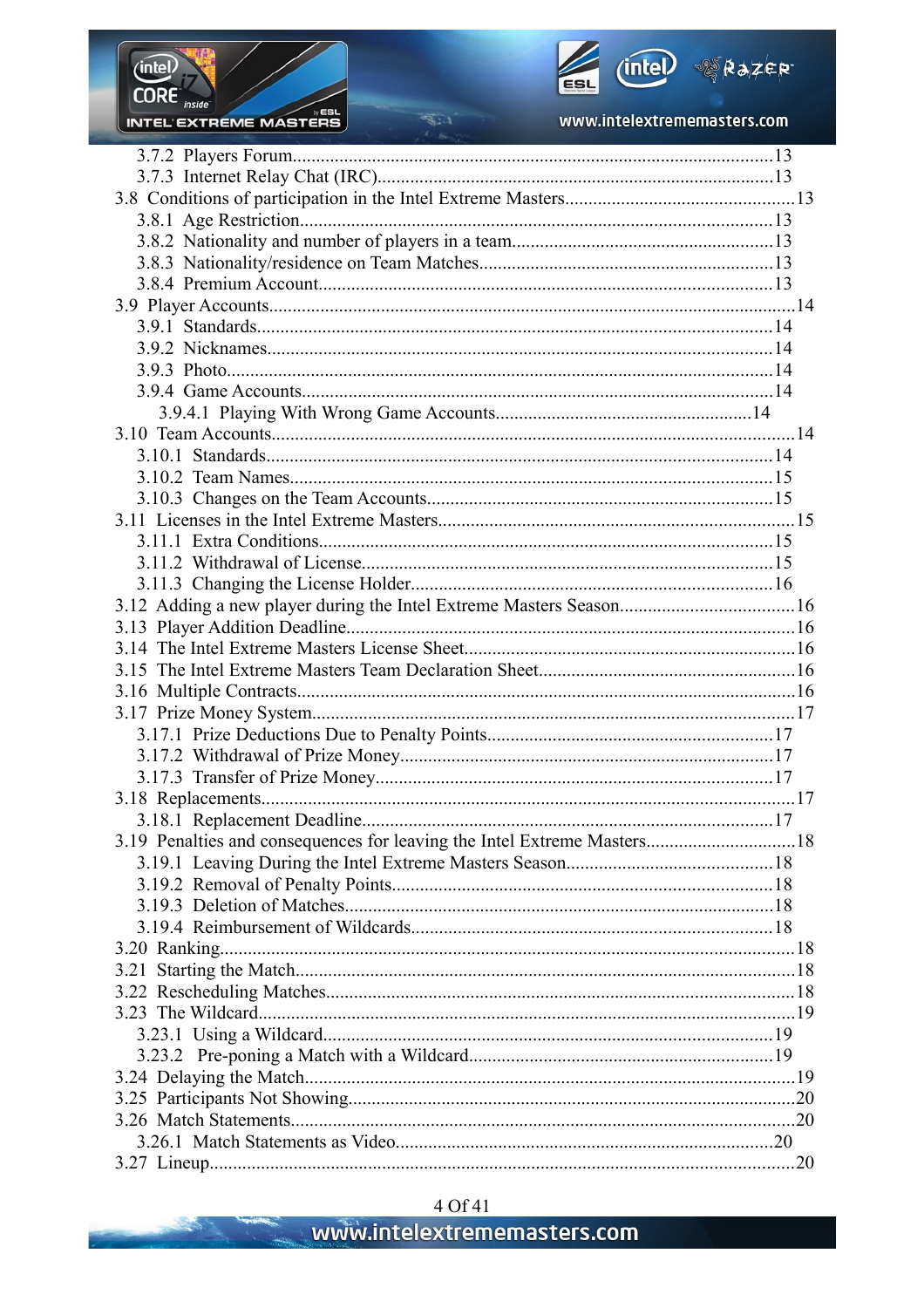

and the first contract of



www.intelextrememasters.com

| 6.1.1.3 Special Circumstances with regards to ESL Wire Anti-Cheat26 |  |
|---------------------------------------------------------------------|--|
|                                                                     |  |
|                                                                     |  |
|                                                                     |  |
|                                                                     |  |
|                                                                     |  |
|                                                                     |  |
|                                                                     |  |

 $\sqrt{2}$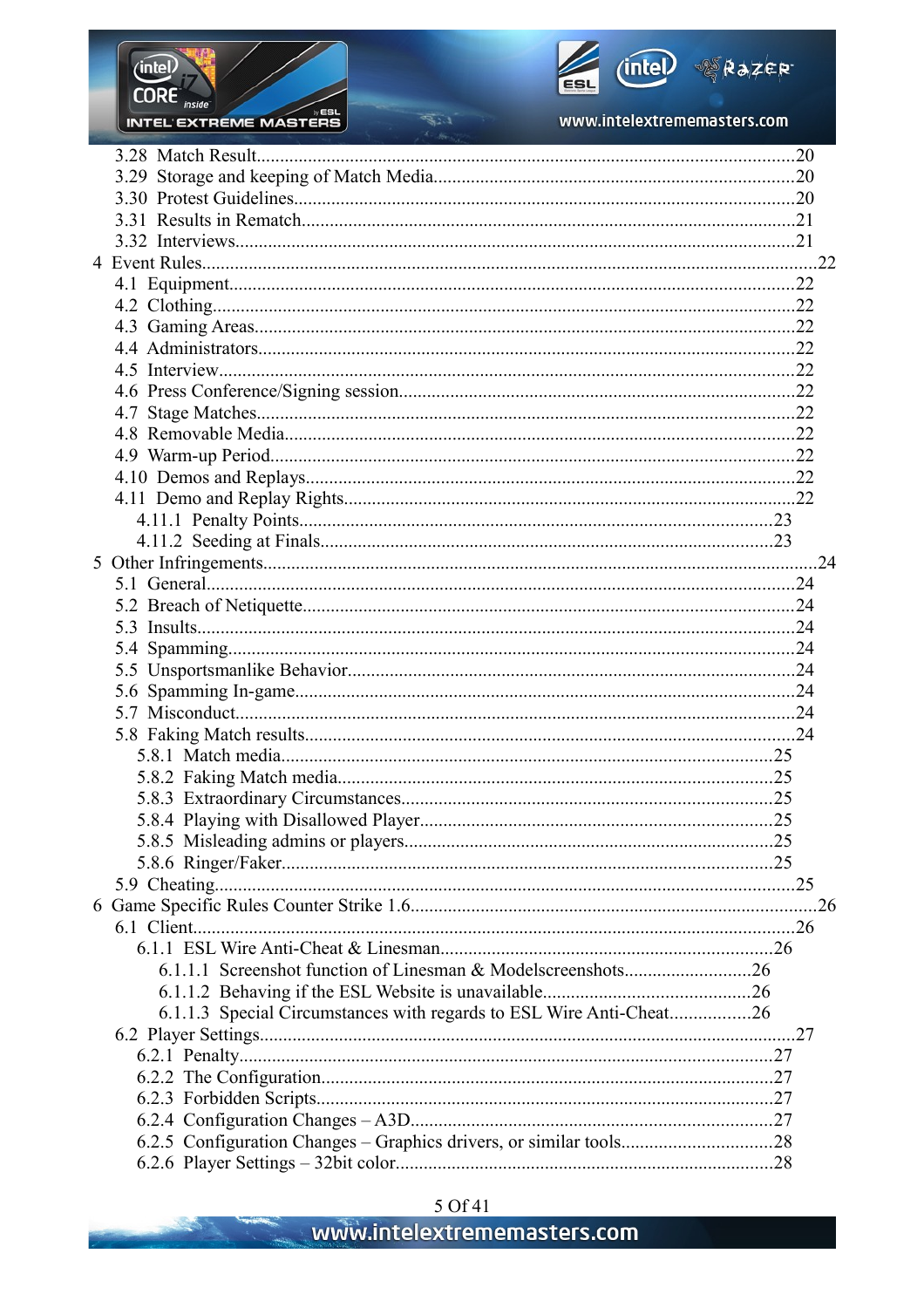

September 19



www.intelextrememasters.com

 $\frac{1}{2}$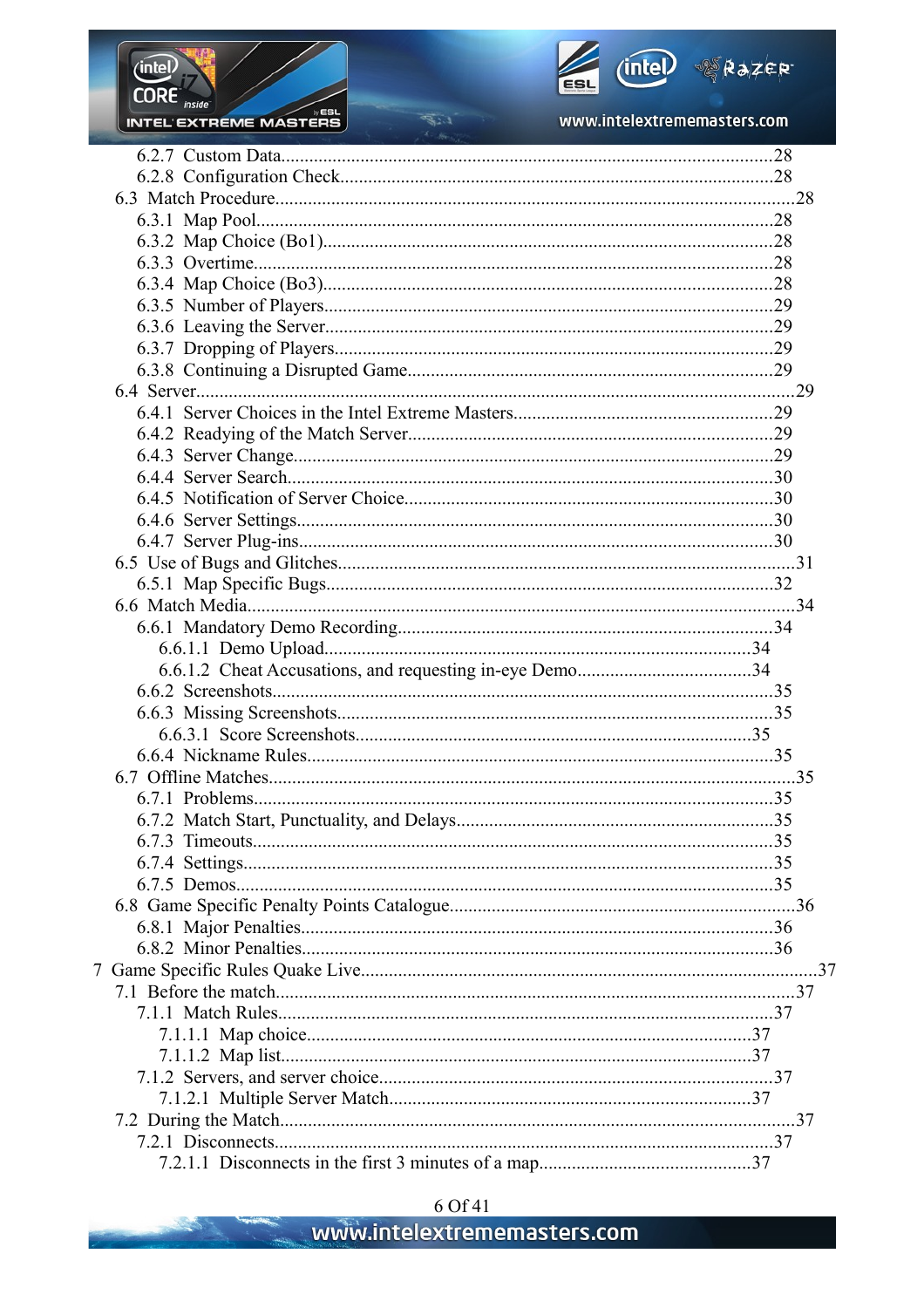

www.intelextrememasters.com

 $\sqrt{2}$ 

(intel)

 $CORE$  inside

The Common Section

INTEL EXTREME MASTERS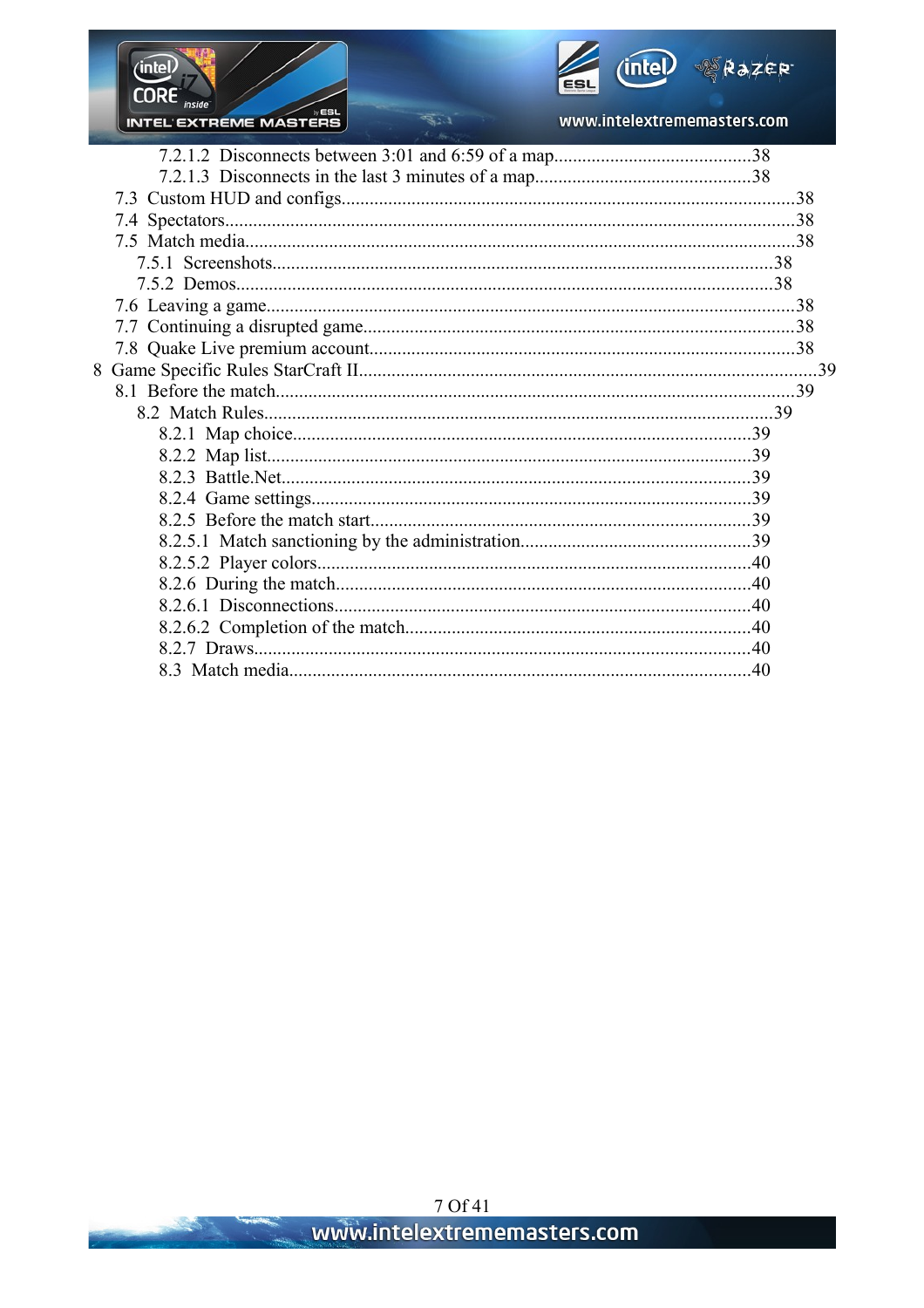



#### **1 Definitions**

#### 1.1 Participants

An Intel Extreme Masters participant is a team or a player that is participating in an Intel Extreme Masters event. Any member of an Intel Extreme Masters team is a participant of that team, and locked to it regardless of whether or not the person has played for said team. No participant can at the same time be part of more than one organization taking part in any Intel Extreme Masters, ESL Major Series, ESL Pro Series, ESL Amateur Series, ESL Female League or any of those leagues' qualifiers.

#### 1.1.1 Regional limitations for participants

Any individual player may not participate in or try to qualify for more than one Continental Championship in the same season. Also, it is not allowed to try and qualify for a Continental Championship from more than one country. An exception is made if a player succeeded in one qualification but decides to forfeit his slot a reasonable time before the regular season. In that case, the player can, if that's possible, still take part in another qualifier.

#### 1.2 License Holder and Team sheet

This paragraph describes the legal entities surrounding the license holders in the Intel Extreme Masters

#### 1.2.1 Team License

A license holder is always a legal entity (registered association/organization, Ltd company, and so on). If there is no such entity existent in the team in question, the license may be awarded to the actual team, where the team leader or organizer will be designated contact person for this team. This person will be responsible for keeping the team in order, and holding the Intel Extreme Masters team account on ESL, but in such a case the right to the license can only be sustained if the majority of the players that actively played in the last stage(s) of the Intel Extreme Masters or it's qualifiers stay together as a team.

#### 1.2.2 Team Sheet

This is a complete listing of all the players, organizers, and managers that are registered to the team in the specific competition. When a team wants to add a new player, organizer, manager, or any other participant to any team, they need to update and submit the team-sheet **before** adding the player.

#### 1.2.3 Individual License

In the Case of a solo player it is the player itself that holds the license for the Intel Extreme Masters spot. This spot cannot be drawn to another participant, or in any other way be traded, or sold or expropriated. Except under the sole discretion of the Intel Extreme Masters Administration, every player needs to fill in one individual license sheet, even though there may be more than 1 player from the same organization playing in the Intel Extreme Masters.

#### 1.3 Team Positions

This paragraph describes the positions allowed in an ESL team account in the Intel Extreme Masters.

#### 1.3.1 Team Manager

The Team manager must be at least 18 years old. The team manager is responsible for the day to day running of the team, such as writing match statements, updating and maintaining the roster, and in general being the contact person of the team towards the ESL. This person is responsible for keeping himself and the team updated with regards to rules and regulations around the Intel Extreme Masters. The Team manager is eligible to play for the team in a match.

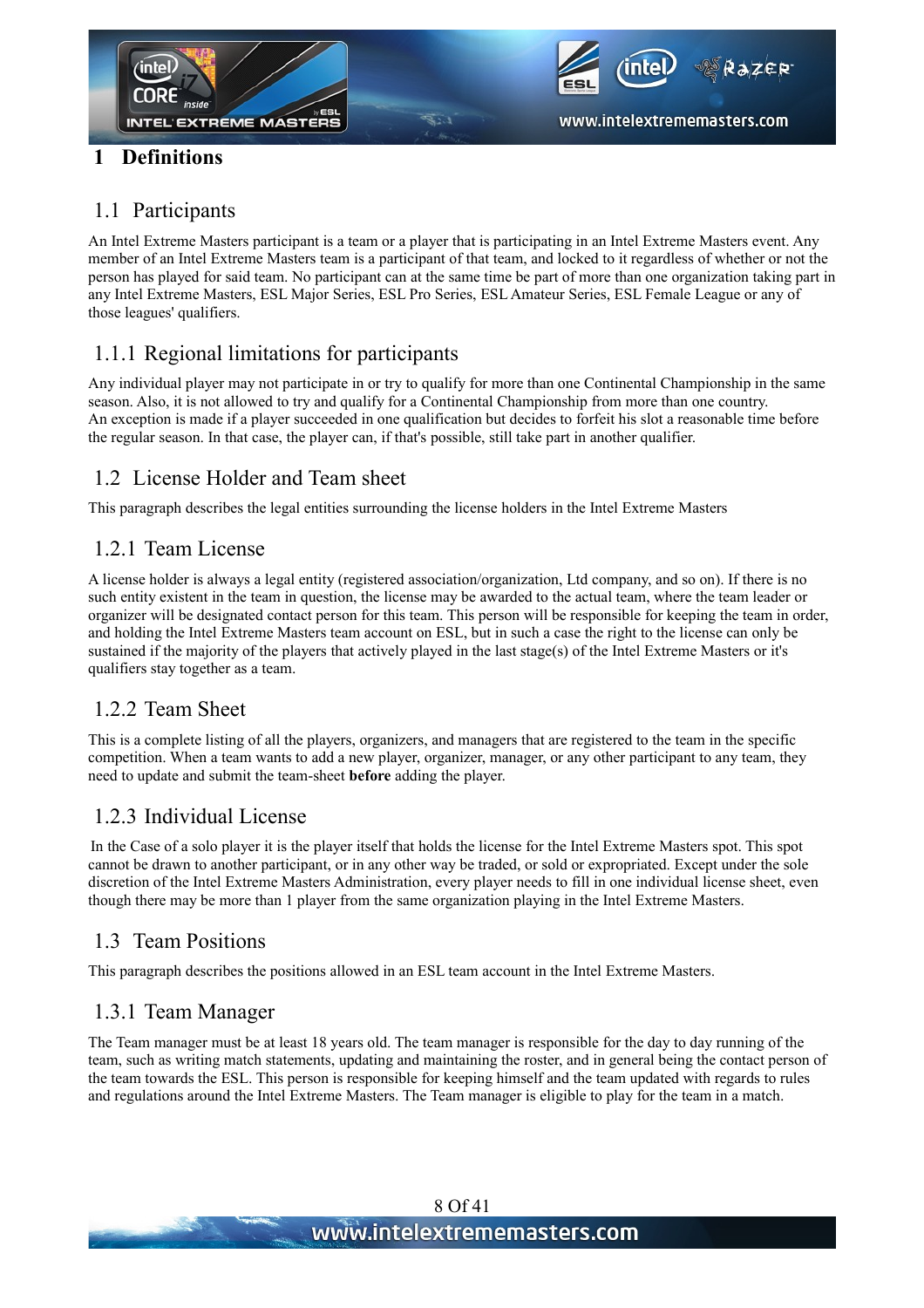

#### 1.3.2 Team Captain

The Team captain is the in game leader of the team. The team captain is the only person in the team allowed to protest, make comment, or in general communicate about issues during the progress of the match. This person is the ", spokesperson" of the team while the match is being played.

#### 1.3.3 Team Organizer

The organizer is a member of the organization that has assistant roles to the team manager and captain, and may deal with day to day business delegated by his manager or captain, such as war arranging, writing statements, or otherwise dealing with day to day operation of the team.

#### 1.3.4 Team Player

The player has no further rights in the team other than to be able to play for the team. The player have no specific rights when it comes to interacting with admins, opposing team members, or in any other way doing any managerial tasks for the team.

#### 1.3.5 Honorary and inactive player, or Team Owner

Honorary, and inactive members or Team owners, are not allowed on an Intel Extreme Masters team sheet or on the Team page on the ESL website.

#### 1.4 Time Zone

The ESL website will display the times of matches according to the time zone each user has specified in the account settings. Not logged in users will have times displayed in CET/CEST. References to times in news items will have specifically noted which time zone is used.

#### 1.5 The Season

The season starts with the week of the qualification round one of the Continental Championship, and will end with the final match of the World Championship Finals in Hannover 2010.

#### 1.6 The Match week

The match week (also known as Playday) starts on the designated Monday 00:00 for that week and ends the coming Sunday 23:59 the same week.

#### 1.7 Off Week

Off weeks will be placed in between most play days during the online season. Matches may be scheduled from the previous match week into this week, if the appropriate procedures for moving a match have taken place.

#### 1.8 Penalty Points

#### 1.8.1 Definitions and scope of Penalty points

Penalty points are given for rule violations within the Intel Extreme Masters, they may be either Minor or Major penalty points dependent on the incident in question.

#### 1.8.1.1 Minor Penalty Points

Minor penalty points are given for minor incidents such as not uploading required match media, insufficient match statements, insufficient information on a team sheet or other related material, and so on. Every minor penalty points

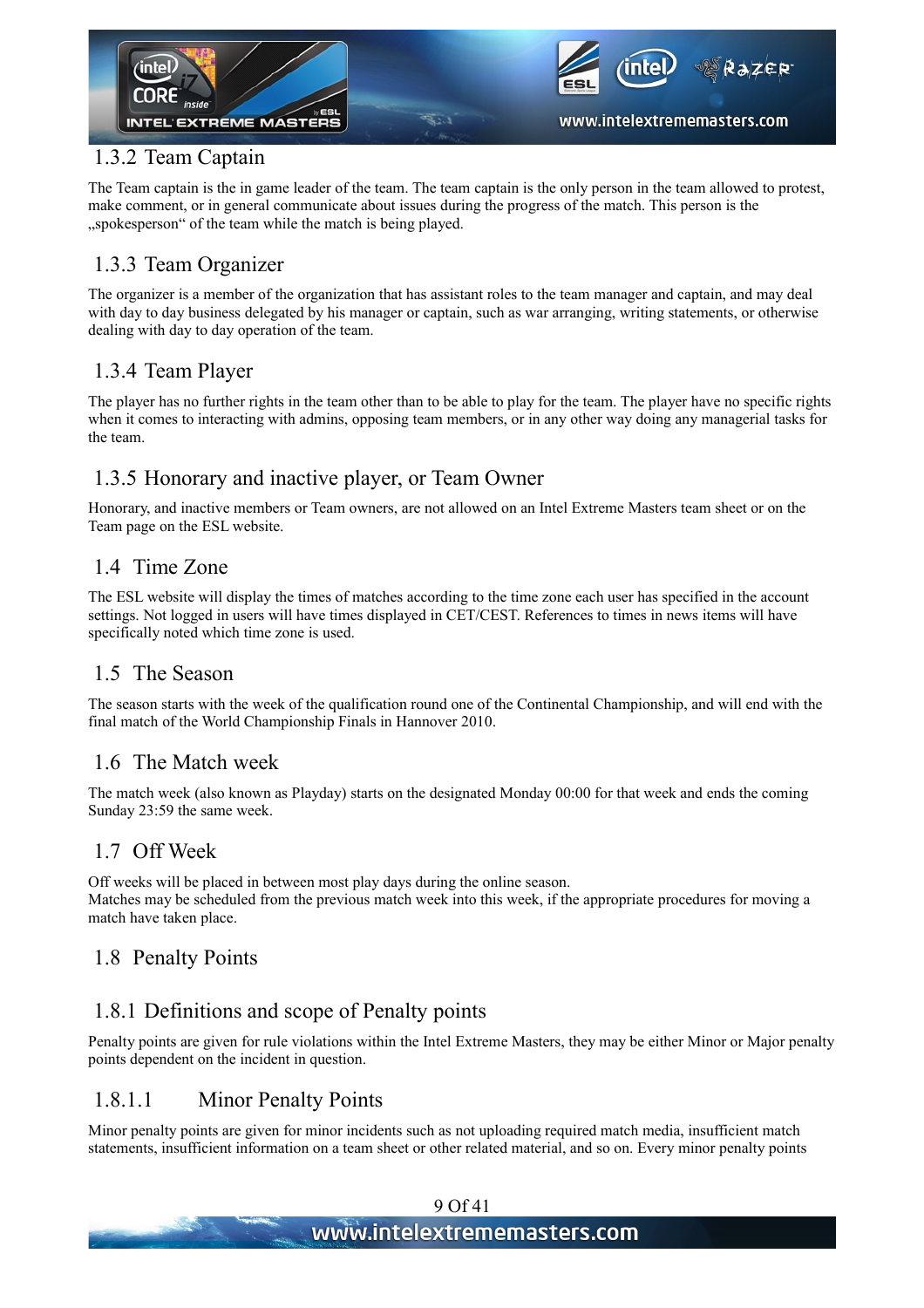

deducts 1% (one percent) of the overall prize money received by the team or player in the season they are given.

#### 1.8.1.2 Major Penalty Points

Major penalty points are given for major incidents such as deliberately deceiving admins, failing to show up for matches, repeated rule breaking, and so on. Every major penalty point deducts 10% (ten percent) of the overall prize money for that season.

#### 1.8.1.3 Assigned Penalty Points

Minor and major penalty points are not mutually exclusive and may be given as seen fit by the tournament administration.

#### 1.8.1.4 League bans and penalty points outside The Intel Extreme Masters

League bans and penalty points outside the Intel Extreme Masters do normally not apply towards the Intel Extreme Masters the exception is when the penalty points have been awarded due to cheating. Some other misbehaviours like ringing/faking or insults can also be punished, depending on the severity.

#### <span id="page-9-0"></span> **1.8.1.4.1 Thresholds for being removed from the Intel Extreme Masters**

This illustrates what will happen if a certain amount of penalty points have been given to a team or player.

#### **1.8.1.4.2 Solo Players**

A solo player is automatically removed from the Intel Extreme Masters when he acquired penalty points that would deduct 30% or more of the players prize money during that stage of the competition.

#### **1.8.1.4.3 Teams**

A team is automatically disqualified if the team has acquired penalty points that would deduct 30% or more of the teams prize money during that season.

#### 1.9 Wildcards

A wildcard is used for rescheduling matches in cases where an early agreement with the opponent cannot be met or where the desired matchdate is not one of default dates. Every participant receives one wildcard for the online group stage.

If a participant does not have a wild card but the situation would require one, a major penalty point will be added instead of a wildcard deducted.

#### 1.10 Live matches

Live matches refers to matches that take place in a public location, during IFNG, matches in the ESL-TV studio, or ESL-TV broadcasted matches.

#### 1.11 Games

The Games used in this season of the Intel Extreme Masters are:

- Counter-Strike 1.6 by VALVE
- Quake Live by ID Software
- StarCraft II: Wings of Liberty by Blizzard Entertainment

#### 1.12 Tournament Organization

The Intel Extreme Masters is organized by the Electronic Sports League (ESL). The Electronic Sports League is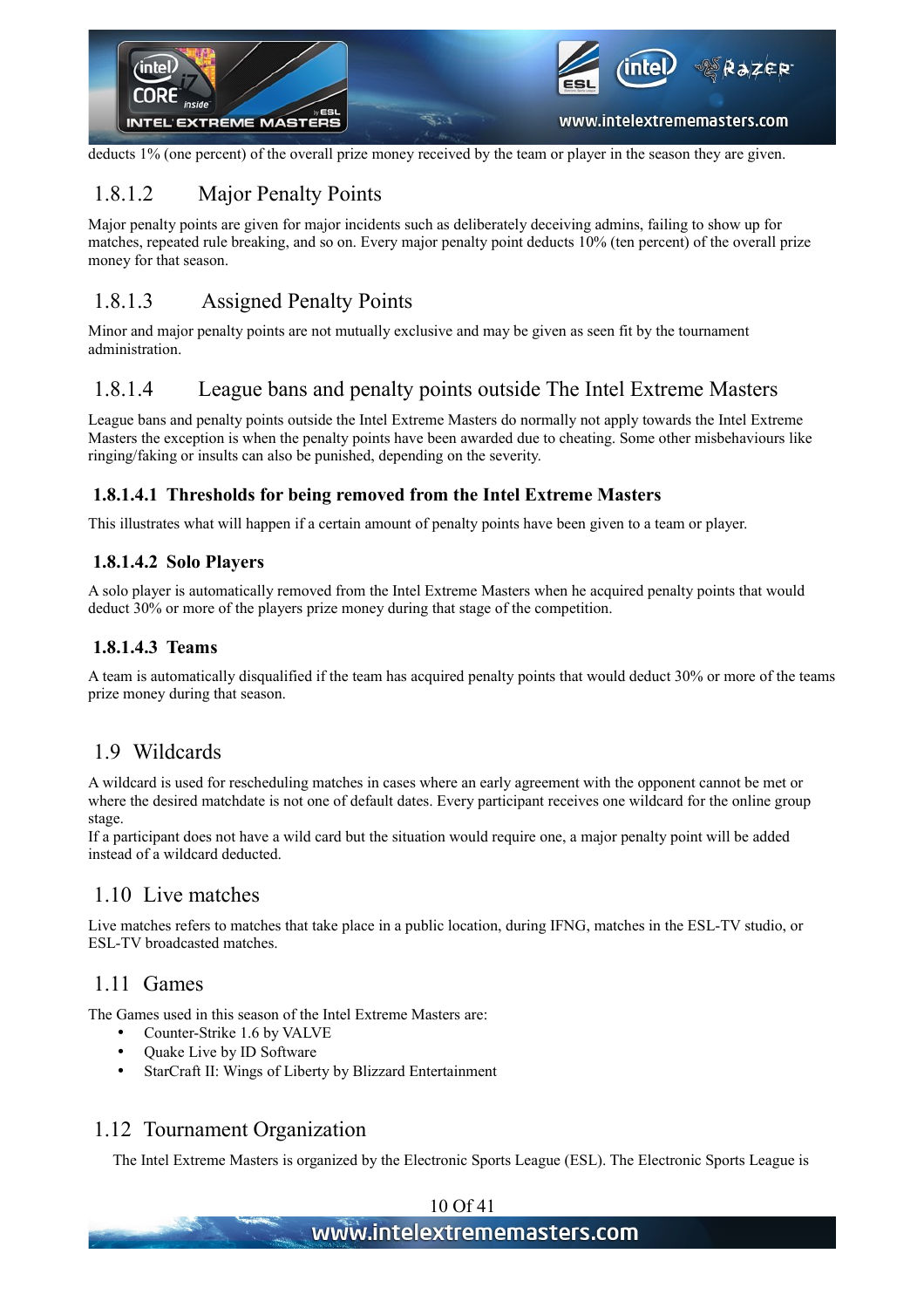



www.intelextrememasters.com

operated by Turtle Entertainment GmbH

Turtle Entertainment GmbH Siegburger Str. 189 50679 Köln Germany

[http://www.turtle-entertainment.de](http://www.turtle-entertainment.de/)

#### **2 Administration List**

| Name                    | Role                                       |
|-------------------------|--------------------------------------------|
| Carsten 'Storch' Kramer | <b>Chief Tournament Director</b>           |
| Daniel 'tauBe' Schulte  | <b>Assistant Chief Tournament Director</b> |
| Alexander 'crtmN' Nehr  | Tournament Director CS                     |
| David 'Shawn' Kugelmann | Tournament Director SC2                    |
| Johan 'Junior' Godderis | Tournament Director OL                     |

 $\overline{\mathcal{R}}$ 

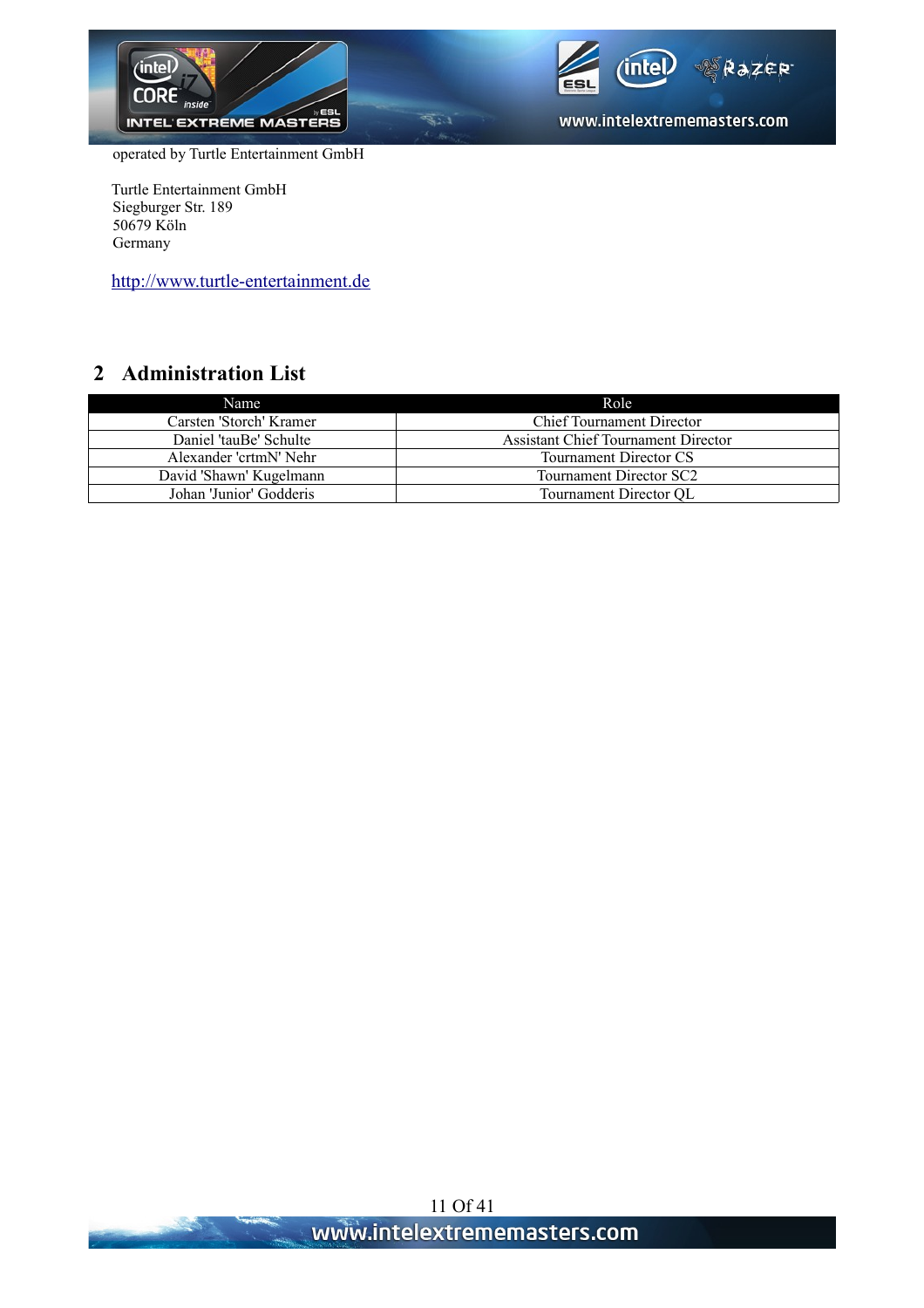

#### **3 General**

#### 3.1 Rule changes

The Electronic Sports League (ESL) reserves the right to amend, remove, or otherwise change the rules, without further notice. The Electronic Sports League also reserves the right to make judgment on cases not specifically covered by the rulebook in order to preserve the spirit of fair competition and sportsmanship.

#### 3.2 Validity of the Rules

If any of the rules in this rule book are void for any legal reasons in any specific country, the remainder of the rule book remains valid for that country.

#### 3.3 Confidentiality

The content of protests, support tickets, discussions, or any other correspondence with tournament officials and administrators are deemed strictly confidential. The publication of such material is prohibited without a written consent from the Intel Extreme Masters tournament directors.

#### 3.4 Code of Conduct

All Intel Extreme Masters participants agree to behave in an appropriate and respectful manner towards other participants, spectators, the press, ESL TV, and Intel Extreme Masters administration. Being role models is the occupational hazard of being an Intel Extreme Masters player or organizer and we should behave accordingly.

#### 3.5 Additional Agreements

The Intel Extreme Masters administration is not responsible for any additional agreements, nor do they agree to enforce any such agreements made between individual players or teams. The Intel Extreme Masters highly discourages such agreements taking place, and such agreements that are contradicting the Intel Extreme Masters rulebook are in no circumstance allowed.

#### 3.6 Match Broadcasting

#### 3.6.1 Rights

All broadcasting rights of Intel Extreme Masters are owned by the Turtle Entertainment GmbH. This includes but is not limited to: IRC bots, shoutcast streams, video streams, HLTV, replays, demos or TV broadcasts.

#### 3.6.2 Waiving These Rights

Turtle Entertainment GmbH has the right to award broadcasting rights for one or multiple matches to a third party or the participants themselves. In such cases the broadcasts must have been arranged with a head admin before the start of the match. For the necessary contact details please look at point **2** and make sure any additional broadcast has been approved before the match in question starts. [\(http://www.esl-world.net/masters/broadcast/\)](http://www.esl-world.net/masters/broadcast/)

#### 3.6.3 Player Responsibility

Players cannot refuse to have their matches broadcast by ESL-authorized broadcasts [\(http://www.esl](http://www.esl-world.net/masters/broadcast/)[world.net/masters/broadcast/\)](http://www.esl-world.net/masters/broadcast/), nor can they choose in what manner the match will be broadcast. The broadcast can only be rejected by an admin. The player agrees to make sufficient accommodation so that broadcasting of matches can take place.

#### 3.6.4 Drugs and Alcohol

To play a match, be it online or offline, under the influence of any drugs, alcohol, or other performance enhancers is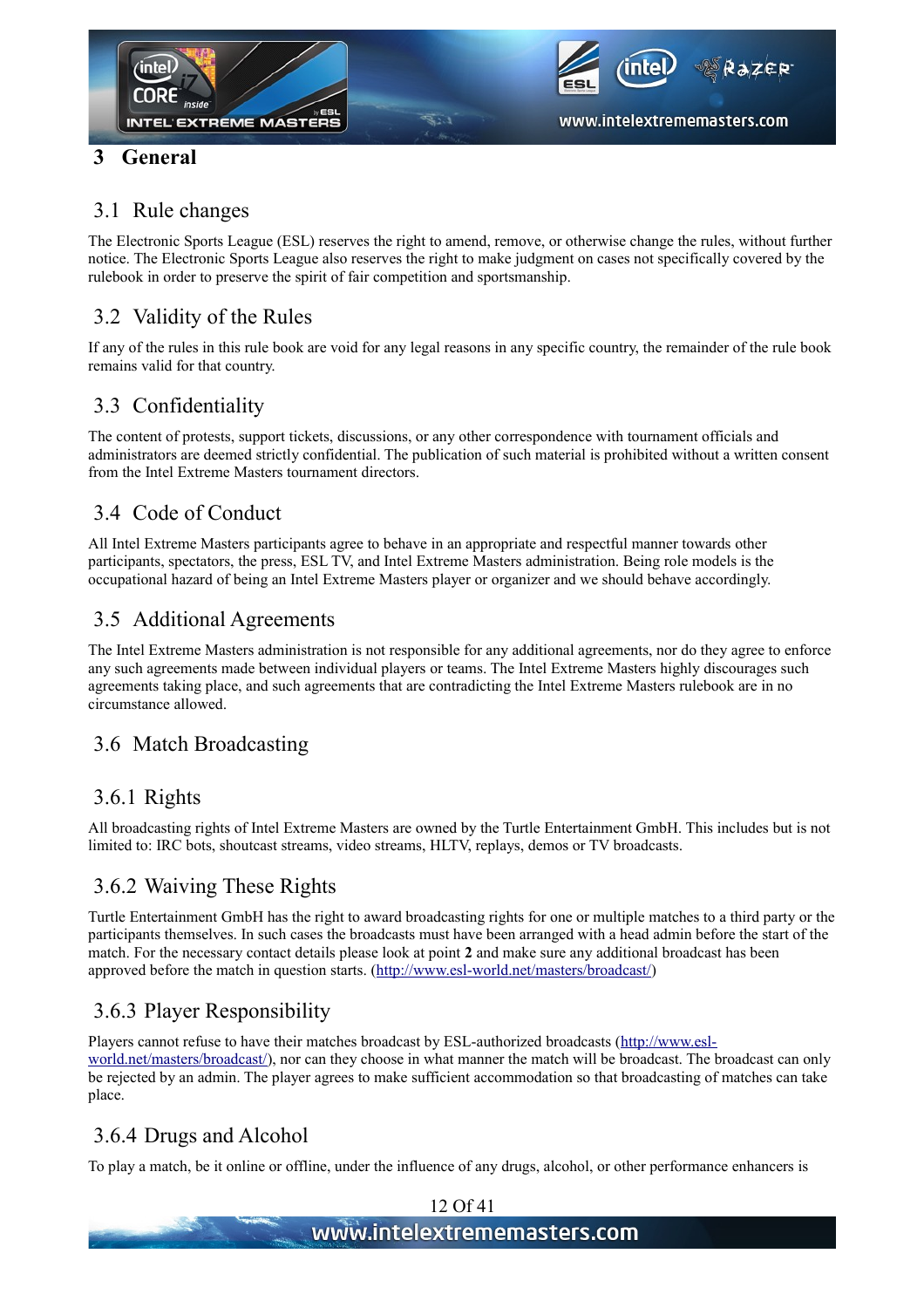

strictly prohibited, and may be punished with exclusion from the Intel Extreme Masters.

#### 3.7 Communication

#### 3.7.1 E-Mail

The main official communication method of the Intel Extreme Masters is email, the Intel Extreme Masters will use the email that has been registered in the users profile on ESL, and therefore this email address should always be kept updated and checked regularly so that no important announcements from the league are missed.

#### 3.7.2 Players Forum

In team leagues up to three (3) people per team can be nominated to participate in the players' forum to discuss rule changes, communicate with administrators, and raise potential issues in and around the league. All solo players are automatically added to the players' forum. The solo players can also nominate one (1) organizer to represent the solo player. If there are more players from one organization in the team, the solo players from that organization need to agree on one organizer to represent all of them.

#### 3.7.3 Internet Relay Chat (IRC)

In addition to the Players forum we have several internal IRC chat rooms available, the information to be able to join these chat rooms are always available at the players forum. We request that all players and managers are present in these chat rooms for rapid communication when required with the players and staff.

#### 3.8 Conditions of participation in the Intel Extreme Masters

The following conditions must be met in order to participate in the Intel Extreme Masters

#### 3.8.1 Age Restriction

In order to participate in the Intel Extreme Masters any participant must be at least 16 years old by the start of the season.

#### 3.8.2 Nationality and number of players in a team

The team roster can hold an unlimited amount of members from any country or nationality, only the lineup composition in a match is restricted, see. Every member in an Intel Extreme Masters Team sheet must have Premium account, and all info updated at all times. Please refer to for a full list of requirements for an Intel Extreme Masters player sheet.

#### 3.8.3 Nationality/residence on Team Matches

The majority of the line up present in a team match must be a permanent resident in the country from which the team qualified for the Intel Extreme Masters. Failure to comply with these regulations can be penalized with two (2) minor penalty points, and the removal of a wildcard. The match will also be replayed if the opponent desires. In Continental Championships without national qualifiers (America, Asia in season 5), the player can pick between his citizenship and his primary place of residence.

#### 3.8.4 Premium Account

Every member on an Intel Extreme Masters team sheet must have premium for the duration of the season. Every individual player must also have Premium for the entirety of the season. For more info about premium go to: <http://www.esl.eu/eu/premiuminfo> /<http://www.nationalesl.com/us/premiuminfo>

An individual player can be punished with 3 minor penalty points per week for missing premium. If there is a member in a team missing premium the penalty can be 2 minor penalty point per player missing premium, although the maximum penalty for the team is 4 minor penalty points per week, even though more than 2 members may be missing premium. Penalties will be given every week during the regular season and the weeks of the qualifications rounds, the

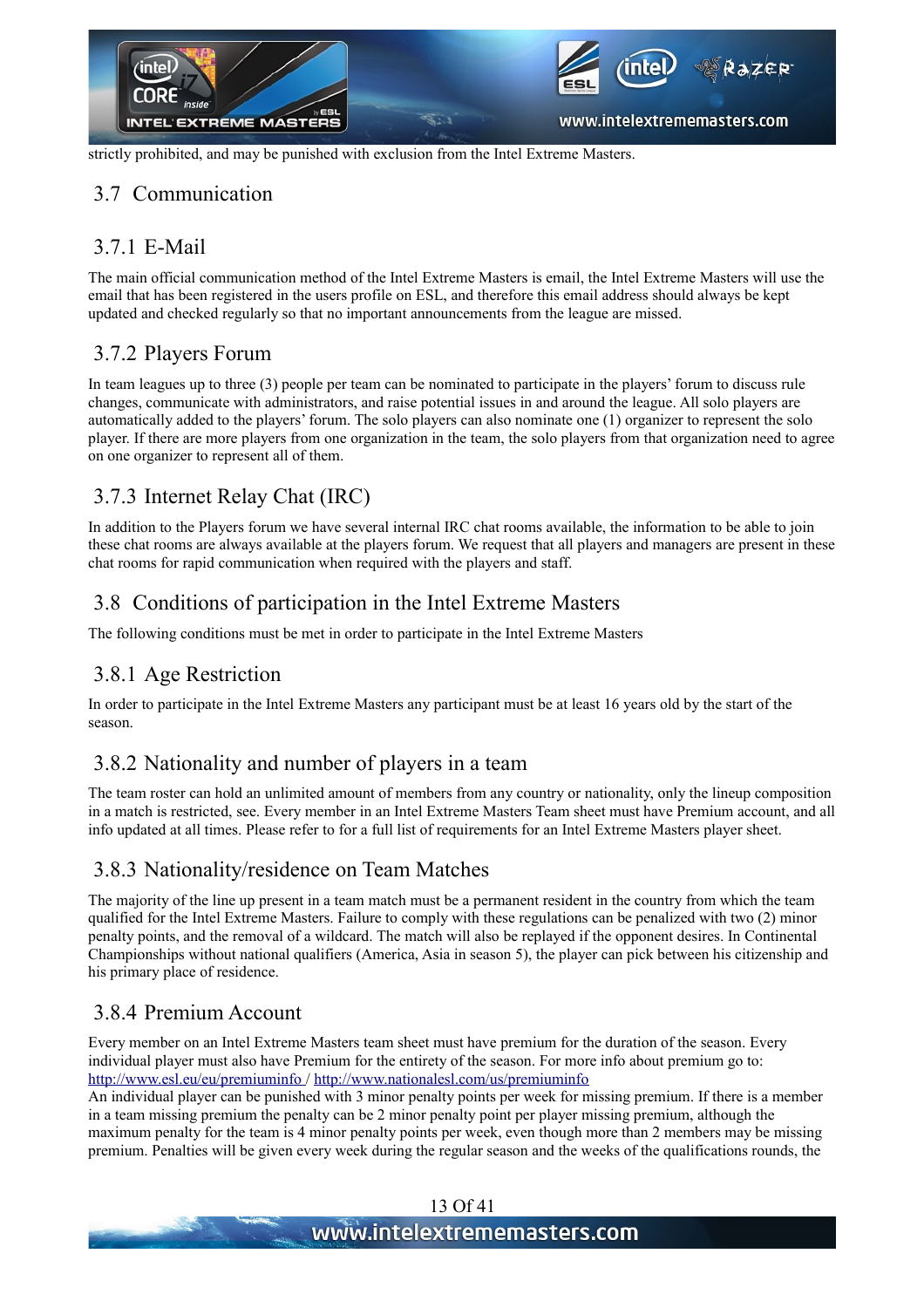

relegation and the finals. Only participants still in the tournament will be punished for missing premium.

#### 3.9 Player Accounts

#### 3.9.1 Standards

Each participating member must have his personal details entered in his profile, this includes:

- Real name (must be public)
- Photo (guidelines for photo check)
- Place of Residence
- Country
- Birth Date
- Game account information (see [\)](#page-13-0)

Failure to comply with these regulations may result in 2 minor penalty points per week for solo players in Intel Extreme Masters. In the case of a team 1 minor penalty point per player up to a maximum of 3 penalty points per week for the team. An individual player may only hold one ESL account; breach of this rule is punishable according to the standard ESL multi-account rule-set.

#### 3.9.2 Nicknames

A change in nickname during a Intel Extreme Masters season must first be notified to the administration for approval before the change can be undertaken. No sponsor tags are allowed in the nickname under any circumstances.

#### 3.9.3 Photo

The member photo must be a current photo (no baby pictures), the member can not have been cut and pasted into the picture, and it must contain only the member in question.

#### <span id="page-13-0"></span>3.9.4 Game Accounts

Every playing member must have their game accounts entered in their ESL member profile. This is included but not limited to:

- SteamID for Counter-Strike
- Quake Live username
- Battle.net ID for StarCraft II

#### 3.9.4.1 Playing With Wrong Game Accounts

It is not allowed to play with a different game account than the one given in the ESL profile. An incorrect game account may lead to a barrage for the player or a rematch being given. If there is sufficient evidence that a the player in question indeed played the match or if an admin of the Intel Extreme Masters explicitly allowed it beforehand, a protest for a barrage or rematch will not be admitted. Penalties may still be given in either case.

#### 3.10 Team Accounts

#### 3.10.1 Standards

The Intel Extreme Masters team account must be an ESL team account **only** used for the Intel Extreme Masters, and no other tournament. This team account should have no history before entering the Intel Extreme Masters for the first time. If a team is relegated out of the Intel Extreme Masters to get promoted at a later stage, the team account that was used the first time the team participated in the Intel Extreme Masters should be used. An Intel Extreme Masters account must have the following information entered:

• Team Logo, relevant to the team.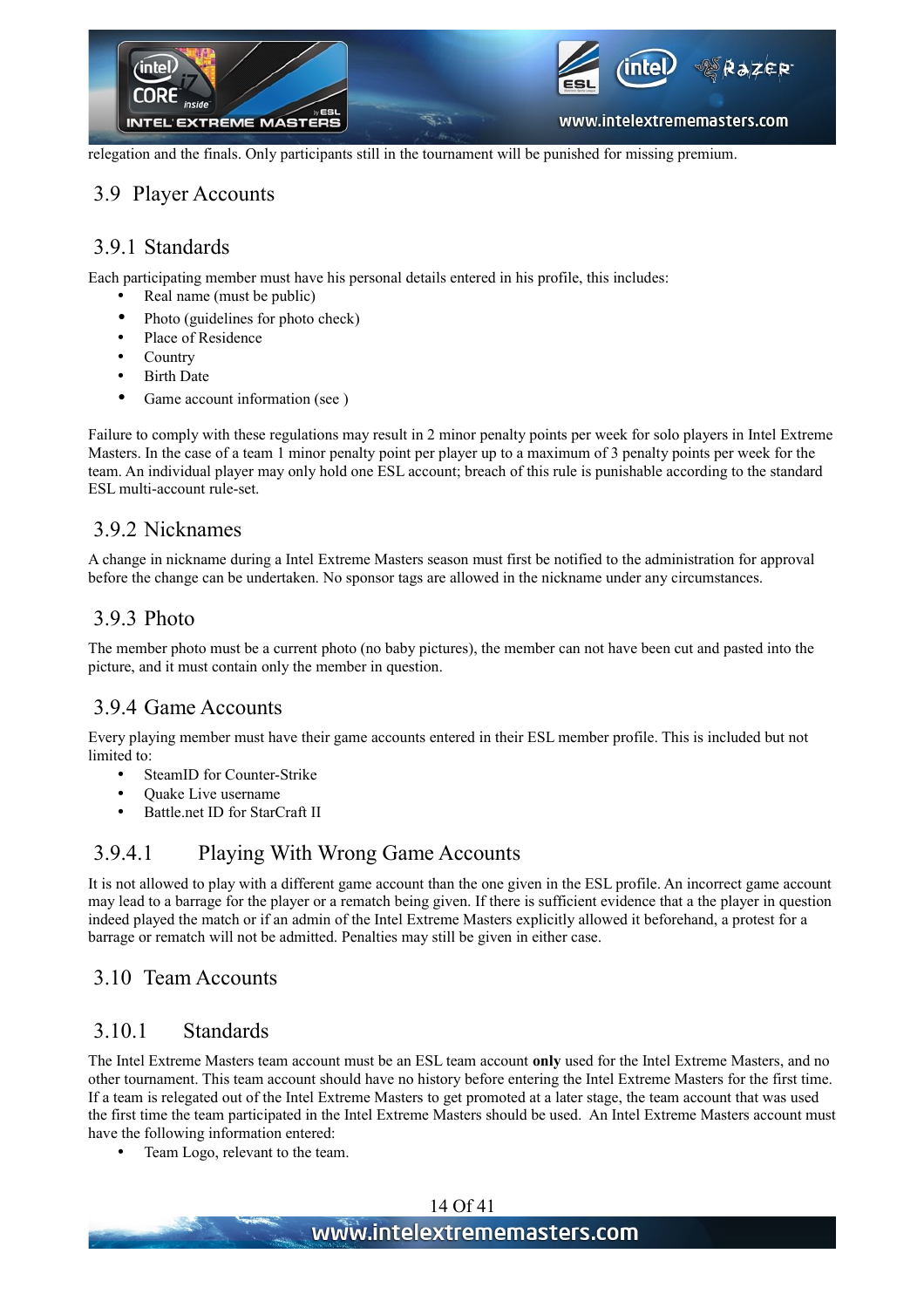

#### One Team Captain

The team name should be written according to rule [.](#page-14-0) The Intel Extreme Masters team sheet may not have positions of Team Owner, Trials, Honorary Member, or Inactive used in the team. Failure to comply with these regulations may result in up to tow (2) minor penalty points per match week.

#### <span id="page-14-0"></span>3.10.2 Team Names

The Intel Extreme Masters team name may not have any extensions such as "CS team". The Intel Extreme Masters team name may hold 1 sponsor name, but no product description is allowed. A sponsor may only be the name-sponsor of one Intel Extreme Masters team in that league, if two teams have the same sponsor name, or if one team is the Team of one organization, and that organization sponsors also another team, a special permission needs to be sought from the Intel Extreme Masters administration in order to both teams keep their respective names.

#### 3.10.3 Changes on the Team Accounts

Any changes in the team account should be approved by the Intel Extreme Masters administration before the changes are allowed to take place. This includes but not limited to:

- Adding or removing players
- Changing the team name

#### 3.11 Licenses in the Intel Extreme Masters

Before each season the Electronic Sports League awards the Intel Extreme Masters License to the participating teams, or individuals. In most cases, there are participants that:

- have automatically qualified through a national ESL Pro Series league
- qualified through Intel Extreme Masters National Cups
- won participation through the International Qualifier Rounds
- have been invited to a special event by the tournament organization.
- won participation through other tournaments or events that have been organized by ESL.

These Intel Extreme Masters licenses are valid for one Intel Extreme Masters season, only.

The Intel Extreme Masters license will be awarded to a lawful entity (registered association, Limited company, etc.). If no such entity exists the Intel Extreme Masters license will be awarded to the team, with an individual as the representative for the team. This individual is either the Team leader, or a team organizer that is in long standing with the team.

The license holder or representative is responsible for all actions, and commitments of the team. Any changes in the team license must be reported to and accepted by the Intel Extreme Masters administration before it can be followed through. Failure to report any changes in the license, or omitting any needed information about the team may be punished with penalty points or other sanctions. The License holder is the entity that will receive the prize money after the end of the season. The license holder is also entitled to nominate a  $3<sup>rd</sup>$  party that shall receive the prize money after the season has ended

#### 3.11.1 Extra Conditions

The Electronic Sports League reserves the right to deny an Intel Extreme Masters license to any participant(s), if the Intel Extreme Masters feels that the participant(s) in question have not behaved within the guidelines set out by the Intel Extreme Masters, and its governing organization.

#### 3.11.2 Withdrawal of License

The Electronic Sports League reserves the right to withdraw a Intel Extreme Masters license from any participant(s), if the Intel Extreme Masters feels that the participant(s) in question have not behaved within the guidelines set out by the Intel Extreme Masters, and its governing organization.

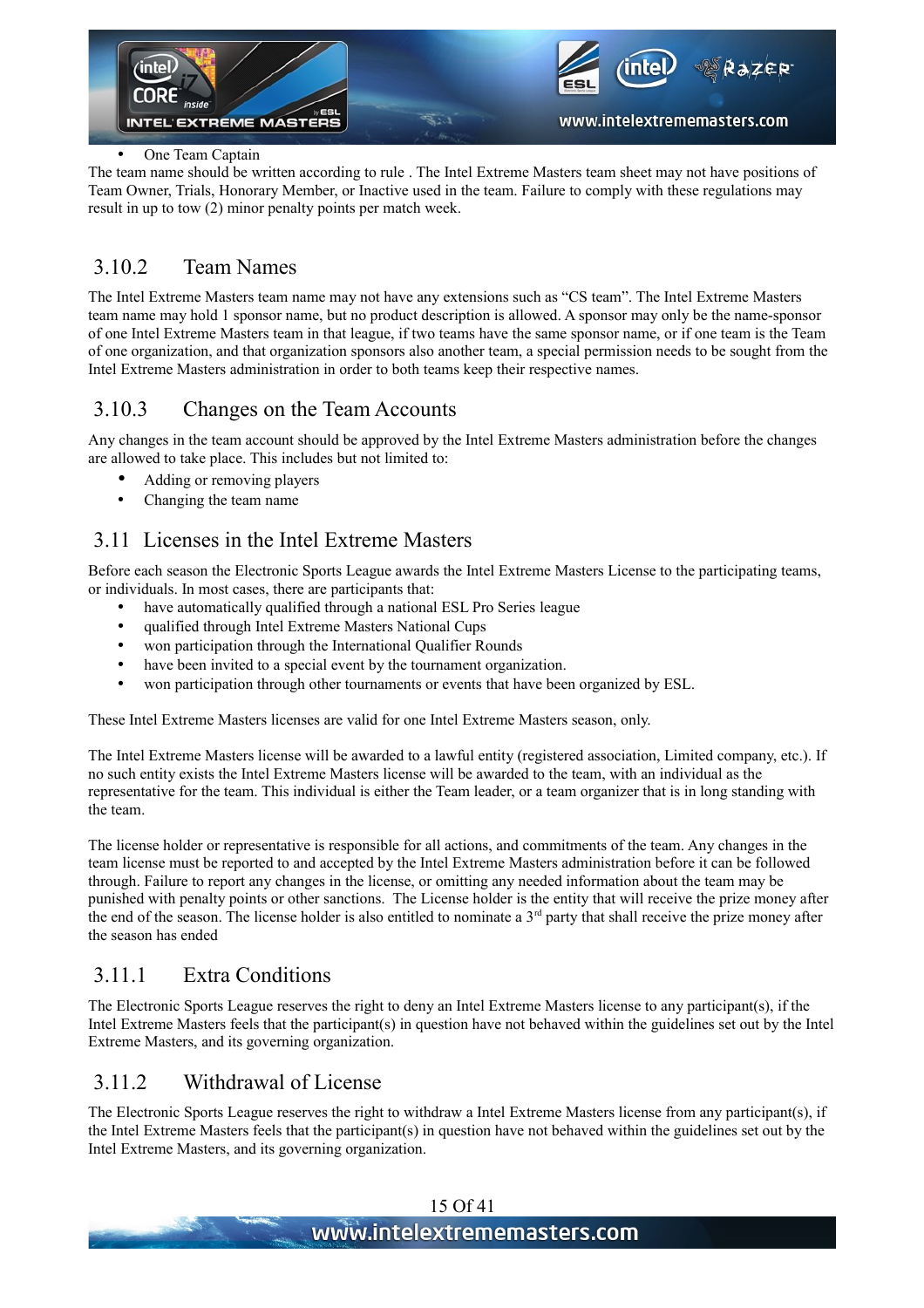

#### 3.11.3 Changing the License Holder

A license-holder can request a transfer of the Intel Extreme Masters license to another entity during a season, if there is an adequate reason for doing so. It is at the Intel Extreme Masters administrators' discretion whether or not the reason is deemed adequate.

#### 3.12 Adding a new player during the Intel Extreme Masters Season

After the member adding deadline every new member in the account is counted as a new player. A maximum of 5 new players may be added during any stage of Intel Extreme Masters. Before a player can be officially added to the roster, a support ticket to the senior administrators of Intel Extreme Masters must be submitted. This ticket should contain:

- Nick
- Link to the player
- Full Name
- An updated team sheet.

A player needs to be added at the latest 24 hours before a the match is to start. If a player is added less than 24 hours before the start of the match, then the opposing team needs to approve the use of the player. A player can only move team once per stage of the tournament. And a player may not play against his former team in that stage of the tournament.

Failure to notify the Intel Extreme Masters Administration with the necessary information before adding the player may be penalized with up to 2 (two) minor penalty points.

After a player is added to the team, the team management also needs to update and resubmit the Intel Extreme Masters Team sheet that holds all the vital information about the players. The old Intel Extreme Masters Team sheet will be deemed invalid, when any member changes have been made.

If a team for any reason does not have the sufficient number of players to participate in an Intel Extreme Masters match, the team will be removed, and it's license expires. Therefore it is suggested that every Intel Extreme Masters team has substitutes added in the roster to compensate for any player losses during the season.

Admins can under no circumstances force an opponent to accept a player that has been added later than 24hours before the match start.

#### 3.13 Player Addition Deadline

A player can at latest be added without penalty on Sunday 23:59 before the start of the first qualification round (QR1). After that, any new players will be counted towards the new player contingent.

#### <span id="page-15-0"></span>3.14 The Intel Extreme Masters License Sheet

Every team and player must have submitted an Intel Extreme Masters license sheet before the start of the online group stage, failure to submit a license sheet before the start of the group stage may result in one (1) minor penalty point per week until the license sheet has been submitted. The license sheet should be submitted to [masters.prizemoney@esl.eu](mailto:masters.prizemoney@esl.eu)

#### 3.15 The Intel Extreme Masters Team Declaration Sheet

This is a sheet declaring all players eligible for play, listing all information that may be needed during an Intel Extreme Masters season. Every player, Organizer, Manager, and other person that is listed on the Team Profile at ESL must be listed, and detailed in this Declaration Sheet. Submission dates and penalties are the same as for the Intel Extreme Masters License Sheet [\(\)](#page-15-0). The team declaration sheet should be sent to [masters.cs@esl.eu](mailto:masters.cs@esl.eu)

#### 3.16 Multiple Contracts

For a player in the Intel Extreme Masters to have a contract or agreement with 2 or more Intel Extreme Masters teams is strictly forbidden, may it be written or oral. If such a contract or agreement is found to be in existence, the ESL reserves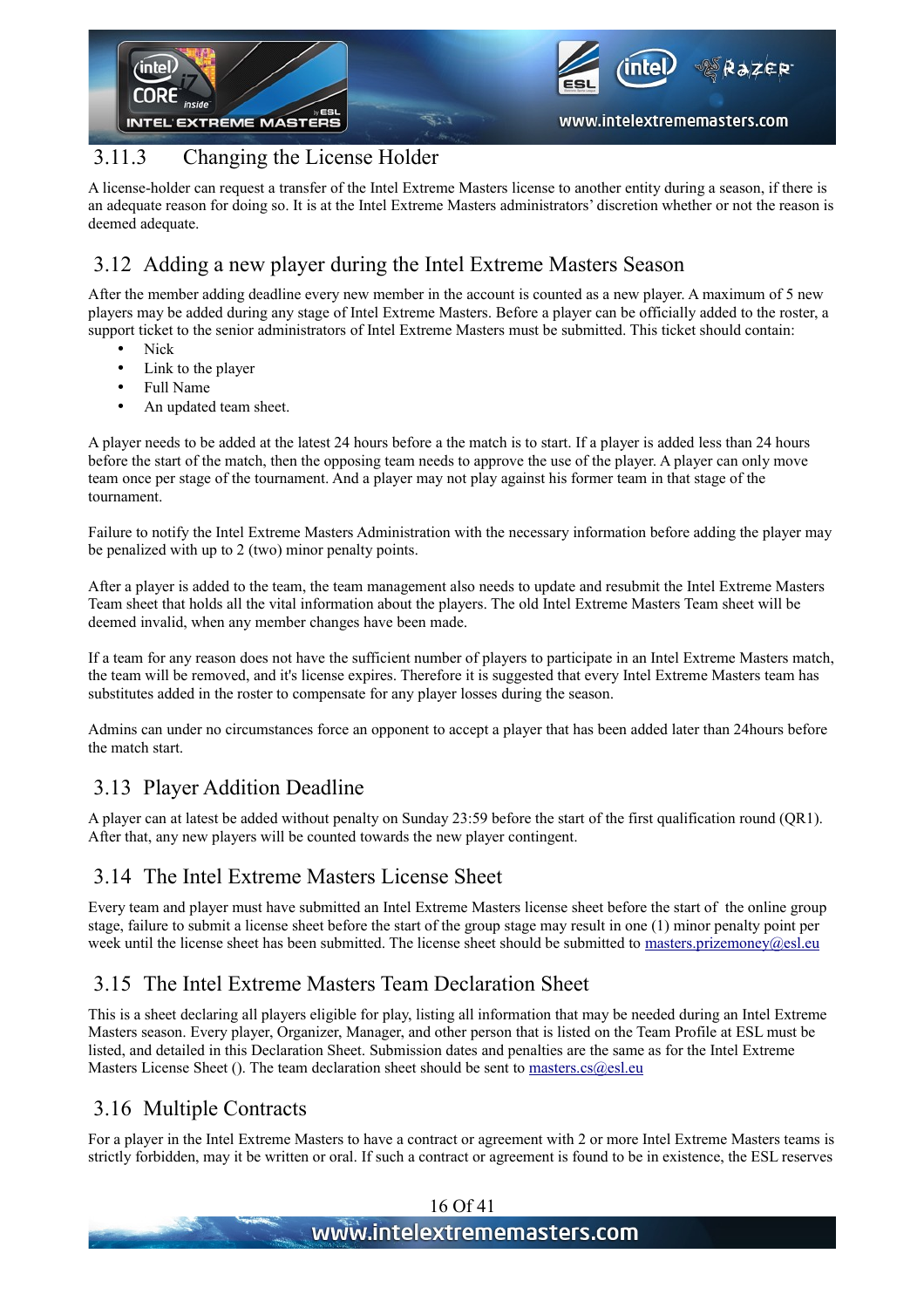

the right to bar the player from playing any more matches until the situation has been resolved. If the situation can not be resolved the Intel Extreme Masters have the right to remove the player or team in question.

#### 3.17 Prize Money System

The prize money received by a participating team or player can be divided into two sections; one section being the end of season prizes for the final position the player or team is awarded. The other is the match win bonuses which are obtainable by winning an Intel Extreme Masters match.

If a participant leaves the Intel Extreme Masters before the end of the season for any reason, the participant forfeits all prize money that has been accumulated.

All prize money should ideally be paid out 90 days after the Intel Extreme Masters finals have been completed, but it may take as long as 180 days for the payment to be completed.

If a team or player is missing the proper payment information in their Intel Extreme Masters license sheet, and the participant makes no effort to fix this, the prize money will not be paid out until this is rectified.

#### <span id="page-16-1"></span>3.17.1 Prize Deductions Due to Penalty Points

Every penalty point that a participant acquires during one season is penalized with a prize money deduction. The deductions are as follows:

- For every minor penalty point a 1% overall prize money deduction will occur.
- For every major penalty point a 10% overall prize money deduction will occur.

The deduction is calculated out of the grand total of prize money awarded to the participant, which includes both match win bonuses, and the prize money awarded for the final position in the championship.

Players or teams may have more than 30% (compare [\)](#page-9-0) overall prize money deductions, if the penalty points occurred at different stages of the tournament. Only the deductions accumulated in the current stage count towards the disqualification. It should be noted that a team that received extremely high prize money deduction in total over several of the tournament stages, may be disqualified, even though the team has not technically hit the limit for any one of the stages.

#### 3.17.2 Withdrawal of Prize Money

As long as the Prize money for the Intel Extreme Masters has not been paid out, the Electronic Sports League reserves the right to cancel any pending payment if any evidence of fraud, or foul play have been discovered.

#### 3.17.3 Transfer of Prize Money

The prize money will be sent as check, a bank transfer or over PayPal as specified by the License holder. Failure to redeem the checks or provide sufficient information for the payments to be complete will result in payments not being made. If a participant has not collected their winnings or redeemed the check within one year of the initial payment date the prizes are forfeited.

#### 3.18 Replacements

If a participant is for any reason unable to compete any more in the Intel Extreme Masters, and is removed before the replacement deadline [\(\)](#page-16-0), a replacement will be called up. Replacement teams will be considered and contacted to ask whether or not they want to participate in the ongoing online season, all matches involving the new team will be played, and all old results will be deleted.

#### <span id="page-16-0"></span>3.18.1 Replacement Deadline

The deadline for replacing a team that dropped out of the group stage or was removed from it depends on the group size. In the case of groups of four or less, the deadline is the beginning of playday two, for bigger groups it is the

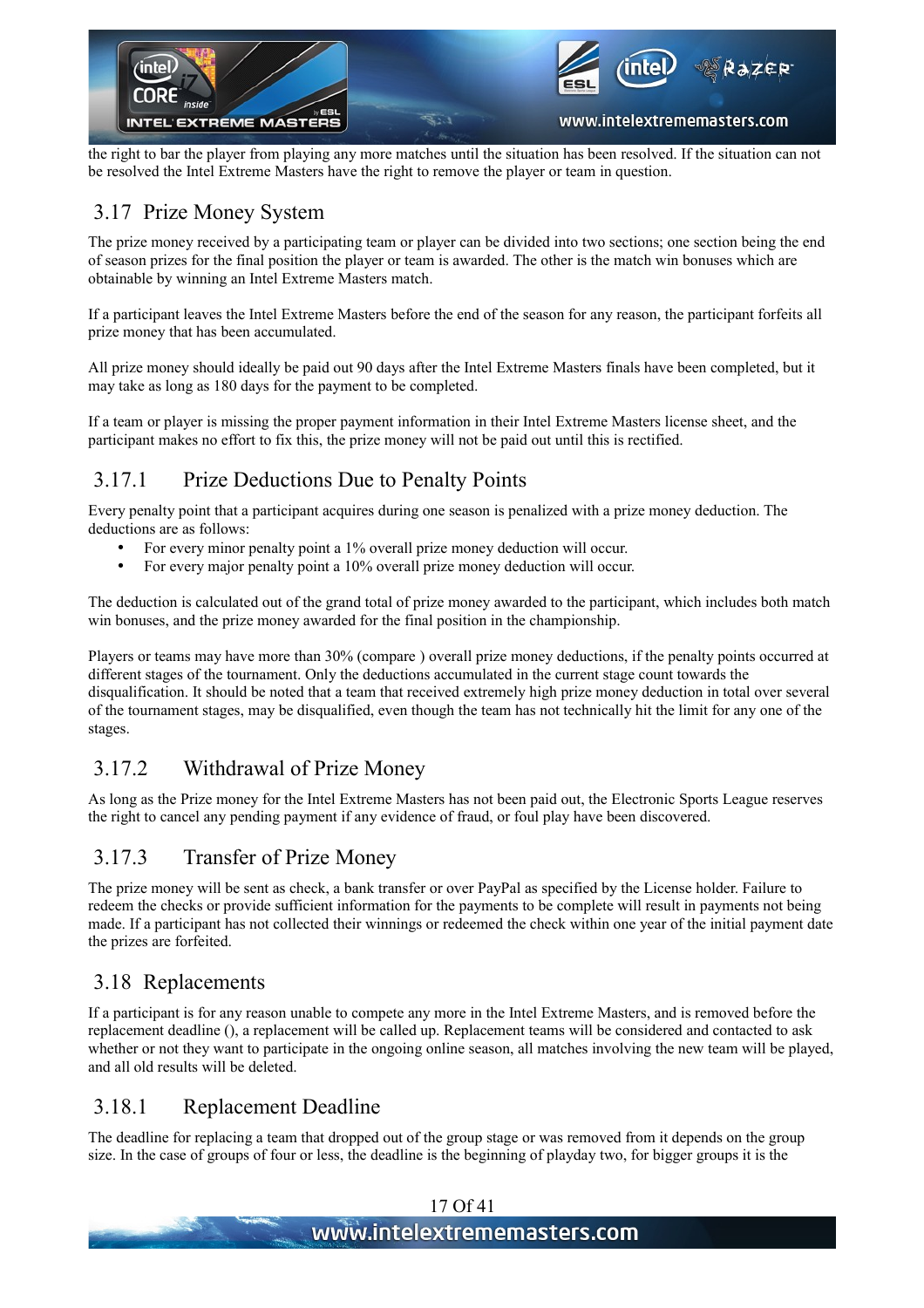

beginning of playday three.

#### 3.19 Penalties and consequences for leaving the Intel Extreme Masters

#### 3.19.1 Leaving During the Intel Extreme Masters Season

If a team leaves the tournament during the online season, and the organization of this team fields a team from the same country for the forthcoming season, the organization will be penalized with one (1) major penalty point in the new season. Special bars, suspensions, or similar sanctions may also come into effect, according to what the tournament administration sees fit.

#### 3.19.2 Removal of Penalty Points

If a team or solo player leaves the Intel Extreme Masters before the season has ended then all penalty points in matches with that participant may be removed. The administration may decide that some penalty points should stay depending on the situation where the penalty point was acquired.

#### 3.19.3 Deletion of Matches

All matches involving teams or solo players that have left the Intel Extreme Masters before it ended will be reset, and deleted.

#### 3.19.4 Reimbursement of Wildcards

Any wildcards that were used in matches where the opponent has withdrawn from the Intel Extreme Masters will be refunded.

#### 3.20 Ranking

The Ranking is primarily decided with regards to the number of points that a participant has amassed during the season. A participant will earn 3 points for winning a match, and 1 point for drawing a match. The below ranking priority will come into effect if 2 or more teams are on equal points. If at any point, the number of tied participants is reduced or divided into several groups of tied participants, the still tied participants will in each case be compared again starting with the first point.

- Points amassed between the participants themselves ('Mini-League')
- Score difference between the participants ('Mini-League')
- Score (number of wins in the Score Difference) between the participants ('Mini-League')
- Overall score difference
- Overall score (number of wins in the Score Difference).
- If after all 5 points the teams are indistinguishable, a decider match or matches have to be played, in an attempt to separate the participants in question. In special cases, the tournament direction can rule on a different way to determine the order in an unsolvable tie (i.e. coin toss).

#### 3.21 Starting the Match

All matches in the Intel Extreme Masters should start as stated on the website, any changes in the time must be accepted by the opposing party, and administrators, and if needed a wildcard needs to be deducted. All participants in a match should be on the server and ready to go at the latest 10 minutes before the match is to start.

#### 3.22 Rescheduling Matches

A match may be moved if both parties agree, and the agreement has been struck no later than 23:59 on the Thursday before the match week in question. The new match date may only be on a Tuesday, Wednesday or Thursday of the week of the original match date, allowed times are between 18:00 and 22:00 CET.

Any movement of matches after this or movement of matches to different days must involve a wildcard.

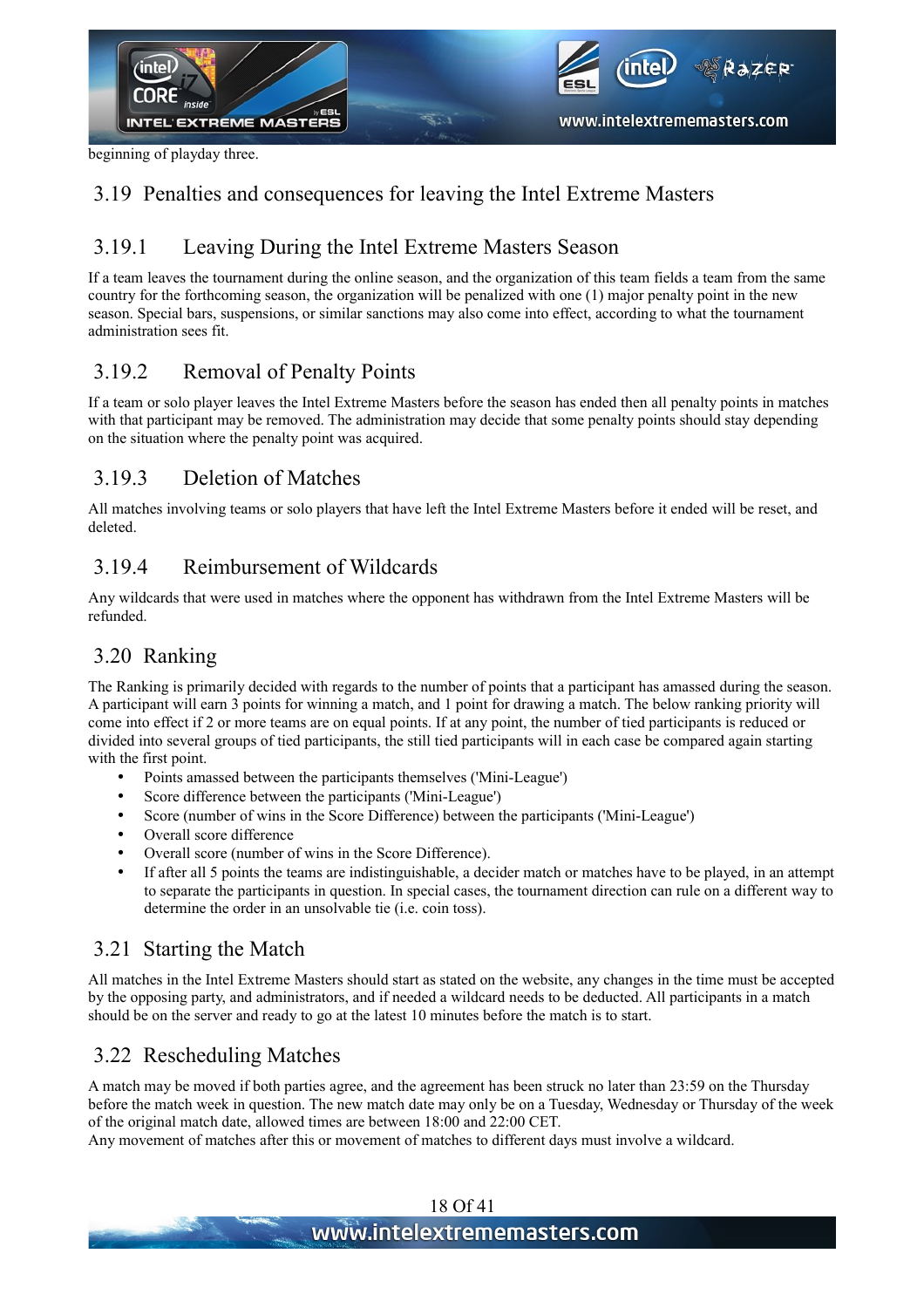

If only one team wants to move the match, and it is before the deadline, the team has to use a wildcard, to force a reschedule of the match.

#### 3.23 The Wildcard

When a wildcard has been applied the following rules apply:

- Using a wildcard entitles the team that wildcarded to postpone a match with up to one (1) extra week. Exception is the last playday, where the matches can not be postponed to after the end of the last playday. Also, the match from the last playday always has to be the last match of the regular online season.
- The number of wildcards that a team has remaining is stated in the far right of the group ranking under the heading "WC".
- The match must be rescheduled by the wildcarding party to a time which suits all parties involved.
- If no agreement can be made the match will be rescheduled by the ESL administration according to the most accommodating team.
- As a last resort, wildcarded matches that cannot be agreed upon will be forced to the following times (usually the week after the original date, but never to a day outside the regular online season or later than the match of the last playday):
	- Counter Strike Europe: Wednesday 21:00
	- Quake Live Europe: Wednesday 21:00
	- StarCraft 2: Tuesday 21:00
- <span id="page-18-0"></span>• It is generally a good practice to have at least 3 alternative times of availability upon wildcarding for the opposition to choose from.

#### 3.23.1 Using a Wildcard

Wildcards can be used at any time before a match is starting; although the penalty for using the wildcard increases the closer a participant is to the match in question. Using a wildcard on Thursday before the match date or earlier will not incur any penalty.

The following amount of penalty points will be awarded based on amount of time before the match will start: Wildcard Time limits:

- between Thursday before the match week and 48 hours before match start: three (3) Minor Penalty points
- between 48 and 24 hours before match start: five (5) Minor Penalty points
- between 24 and 2 hours before match start: seven (7) Minor Penalty points
- less than 2 hours before match start: nine (9) Minor Penalty points
- after the schedule match start: eleven (11) Minor Penalty points
- If the match in question was supposed to be on ESL TV additional three (3) minor penalty points will be awarded.

If a participant fails to show for a match, and/or is incapable of playing the match at the set time, and has not used a wildcard, then the participant will be penalized with one (1) major and one (3) minor penalty points, and will have one wildcard removed

#### 3.23.2 Pre-poning a Match with a Wildcard

If a match has been wildcarded to a pre-poned date, the match officials must be notified, and have accepted the new date and time at a minimum of 24 hours before the new match start. Any notifications after this may not be deemed valid, and a new match time may have to be found.

#### 3.24 Delaying the Match

Two minor penalty points can be awarded if a participant is not ready to play at the latest 10 minutes before the announced starting times. This penalty gets increased by one additional minor every 10 minutes until 30 minutes after the scheduled start of the match. At that point, the match will be postponed and instead of the delay penalties, a no-show will be awarded. If the match is broadcast by ESL TV or in any other way a live match, three additional penalty points will be awarded for any delay.

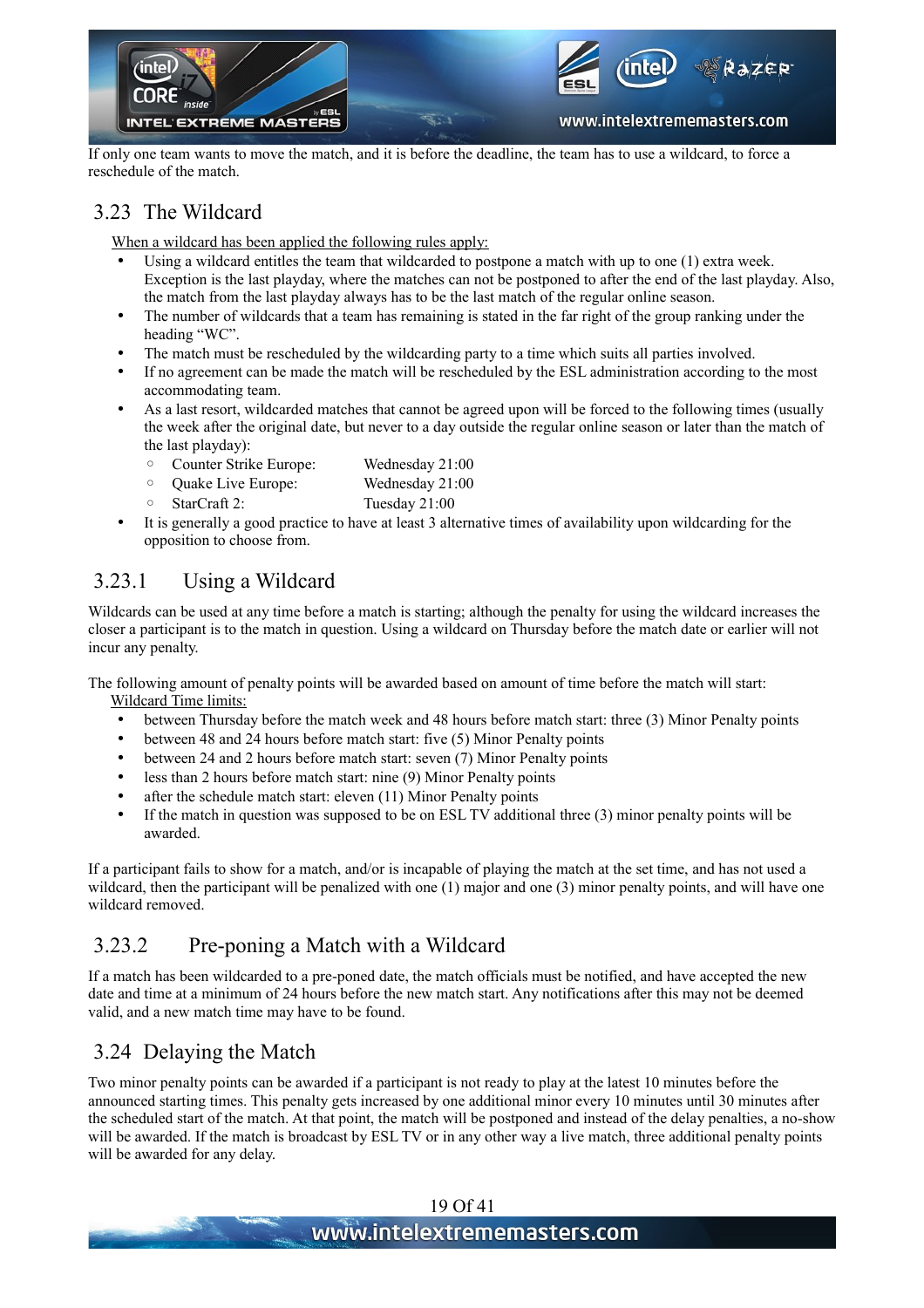

#### <span id="page-19-0"></span>3.25 Participants Not Showing

If a participant is not ready to play until 30 minutes after the scheduled start of the match, he is considered a no show. In that case, the participant will be penalized according to the rules, and the match will have to be rescheduled. There is no such thing as a 'default win' for no-show in the group stages of the Intel Extreme Masters, and all matches are to be played.

#### 3.26 Match Statements

All participants must have a pre match statement, this statement must be a minimum of 50 words, can not be posted earlier than 7 days before the match start, but no later than 24 hours before the match starts. Generic statements will not be accepted, and the statements should be specifically about the match in question. Furthermore, for any team game a post-match statement should also be added, at the latest 30 minutes after the match has been completed. These statements are made in written form or as a video, and must be a match report (it is not allowed to post the statements in normal comments). Post match statements should be a minimum of 25 words in length. Failure to post the required statements may be penalized with three (3) minor penalty points per incident, shortness, inadequateness or untimelyness may result in one (1) minor penalty point, each.

#### 3.26.1 Match Statements as Video

A participant may if he so chooses elect to post a video of his or her match statement. The match statement must follow the same guidelines regarding to substance as the written statement, such as number of words, and relevance to the match, the video statement must also follow these guidelines

- There can be only one video per team
- The video must be uploaded by a team member of the ESL Pro Series
- The video must be at least 30 seconds long
- The content of the video must be related to the match.
- The link to the video must be added in the pre-match statement box.

#### 3.27 Lineup

For team games, the lineup must be added at the latest 24 hours before match start.

#### 3.28 Match Result

The result must be immediately added and confirmed by both parties, even if more match records are missing and in need of uploads. A protest may still be made even after a match result has been confirmed and accepted on the Intel Extreme Masters site. Please refer to the game specific rules for what match records and media that needs to be uploaded.

#### 3.29 Storage and keeping of Match Media

All match media (screenshots / demo's / replays / etc.) must be stored by the participants for a minimum of 2 weeks after the match has ended. If there is a protest on the match, the records needs to be stored by the participants for a minimum of 2 weeks after the protest has been closed and resolved.

### 3.30 Protest Guidelines

- A match can be protested up until 72 hours after the starting time of the match in the [Protest form](http://www.esl-world.net/masters/protest/add/). Protests after the 72 hour deadline has passed may not be considered by the Intel Extreme Masters administration.
- A protest is for problems that affect the match outcome; a protest may even be filed during a match for things like incorrect server settings and other related issues.
- A protest is the official communication between the parties and an admin. It is advised that only one representative per team is writing in the protest. If it is a single player which is the offending party that player may also participate in the protest ticket.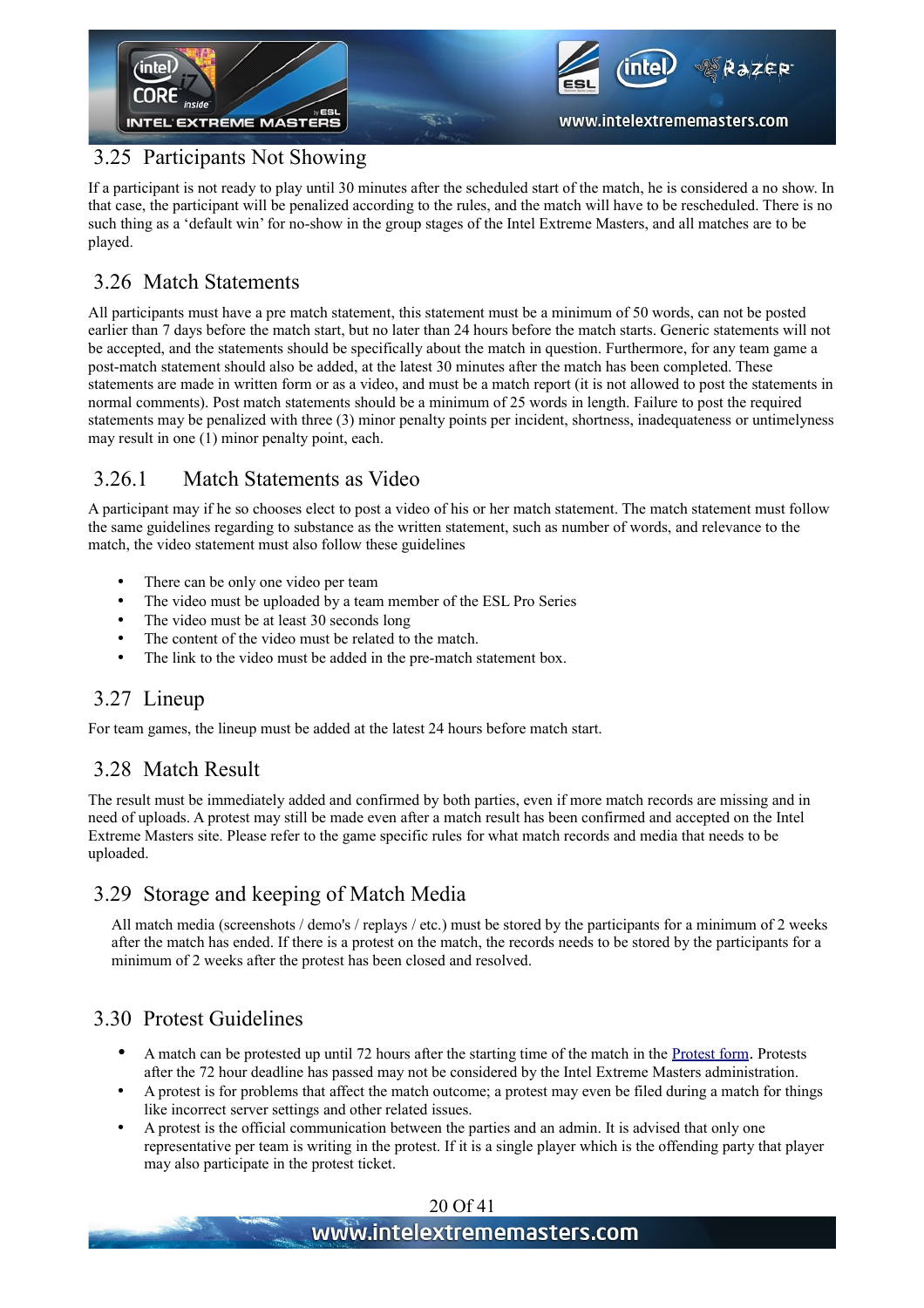

- The protest must contain detailed info about why the protest was filed, how the discrepancy came to be and when the discrepancy occurred. A protest may be declined if proper documentation is not presented. A simple "they are cheaters" will not do.
- Insults and flaming are strictly prohibited in a protest, and may result in penalty points or the protest being ruled against the insulting party.

#### 3.31 Results in Rematch

If the rules stipulate that a rematch is to be played, the victim of the incident is to decide whether or not this rematch is actually to be played. If the victim of the offence decides that a rematch is to be played, then the old result is null and void, and only the new result will count in the rankings.

#### 3.32 Interviews

For every game that is broadcast on ESL TV, one player from each team must be available for an over-the-phone interview. The contact information for an interview will be taken from the Intel Extreme Masters Team Declaration sheet. The player should also be available for a comment after the match. Solo players should always be available for pre and post match interviews.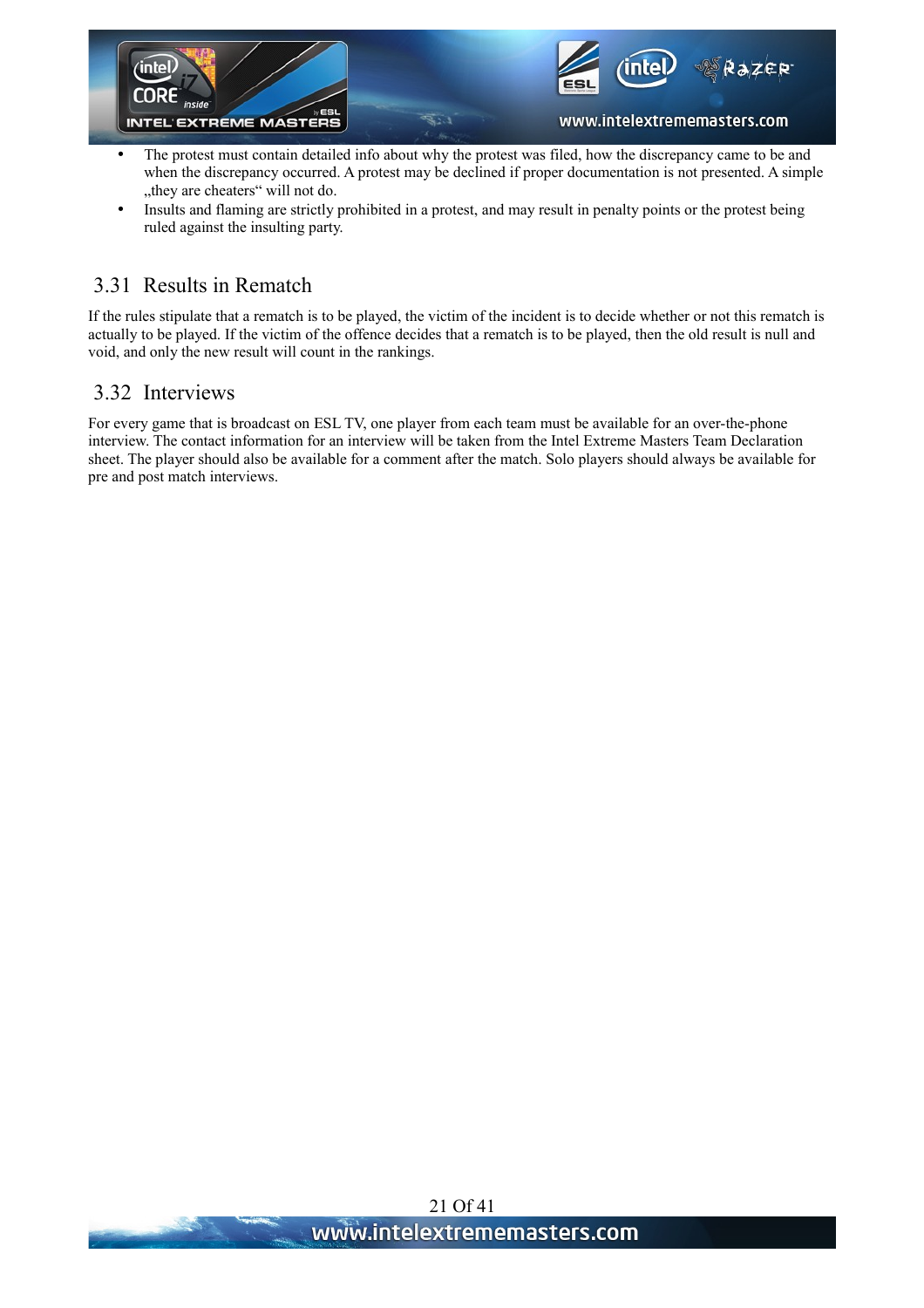

#### **4 Event Rules**



#### 4.1 Equipment

The Intel Extreme Masters will provide every participant with a monitor and a computer to be used at the event, any other equipment needs to be provided by the participants, that includes mouse, keyboard, headset, mouse mat and so on.

#### 4.2 Clothing

The players and teams needs to ensure that they are all in equal colored clan attire, failure for a player or a team to bring such attire, will result in ESL provide suitable clothing for the participants. The cost of this clothing will then be subtracted from the prize money paid out to the participants.

#### 4.3 Gaming Areas

It is forbidden to bring or eat any food in the gaming areas, all mobile telephones should also be switched off. Exaggerated loud noises and offensive language is forbidden, and may be punished with penalty points.

#### 4.4 Administrators

The instructions of administrators should always be obeyed and followed. Failure to do so may result in penalty points being awarded.

#### 4.5 Interview

Each team must have nominated one participant to be available for pre- and post-match interviews. All solo players must also be available for pre- and post-match interviews

#### 4.6 Press Conference/Signing session

If the league decides that a player needs to be a part of a press conference or a autograph session, then the player cannot deny this, and must attend.

#### 4.7 Stage Matches

Each participant is required to play his/their stage matches. Exceptions may only be granted if substantial evidence (e.g. a medical certificate) proving a disability to play on stage is provided.

#### 4.8 Removable Media

It is strictly forbidden to connect, or use any removable media on the tournament computers, without prior examination and approval from the tournament administrators.

#### 4.9 Warm-up Period

A warm-up period of 30 minutes is normally provided before an ESL Live match, although this period may not be guaranteed.

#### 4.10 Demos and Replays

All Demo's or replays must be immediately uploaded to a networked server, or to a USB stick provided by the Intel Extreme Masters administration.

#### 4.11 Demo and Replay Rights

The Electronic Sports League reserves the right to play, and/or upload to the ESL site, all demos that are recorded in an ESL arrangement.

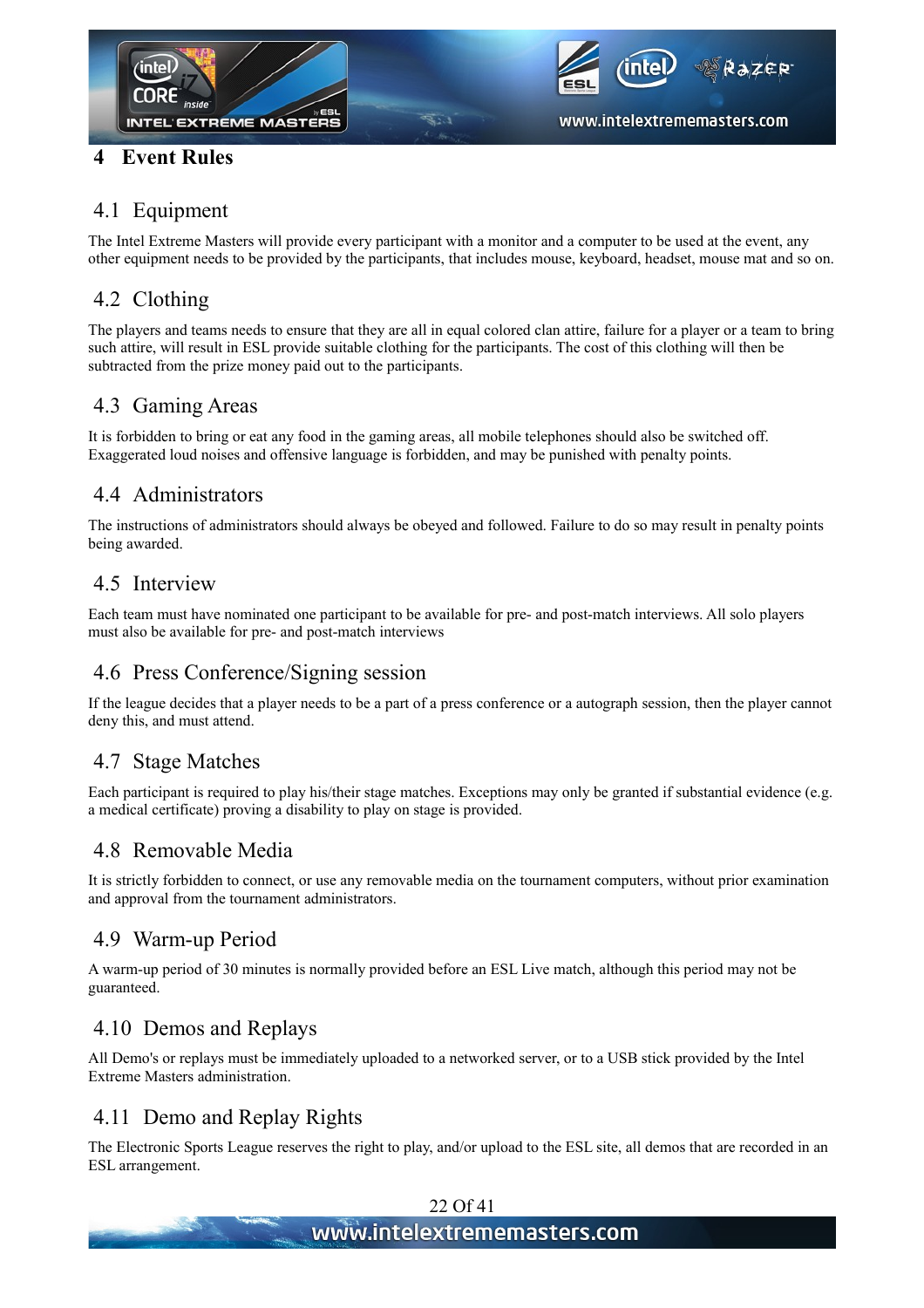

#### 4.11.1 Penalty Points

The penalty points acquired at the Intel Extreme Masters Finals will not count towards disqualifications, but will only count towards the final penalty towards the prize money received from the Intel Extreme Masters. [\(\)](#page-16-1)

#### 4.11.2 Seeding at Finals

The seeding of the first round is preserved throughout the tournament, except the grand final. For the grand final the player hailing from the upper bracket is the higher-seeded player. If a second best of 3 needs to be played, the player who won the first map will be the higher-seeded player

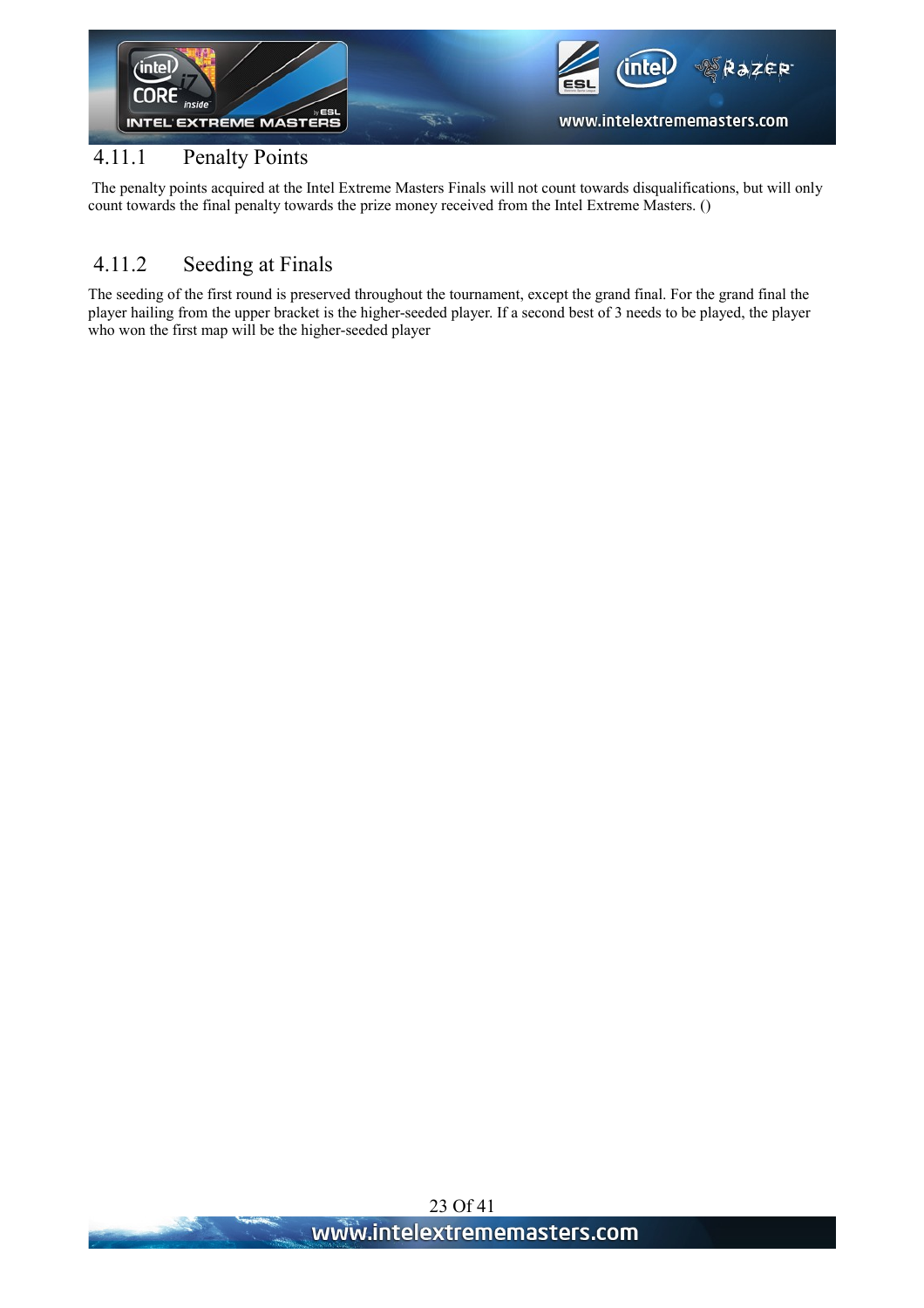



#### **5 Other Infringements**

#### 5.1 General

When a player or team has broken one or several rules set forth by the ESL then it will be referred towards this section for the appropriate penalty, where all general punishments are listed and cataloged.

#### 5.2 Breach of Netiquette

For an orderly and pleasant game it is essential that all players have a sportive and fair attitude. Breaches of this rule will be punished with one (1) to six (6) minor penalties. The most important and most common offenses are listed below. However, the administration may assign penalties for not explicitly listed types of unsportsmanlike behavior (e.g. harassment).

#### 5.3 Insults

All insults occurring in connection with the Intel Extreme Masters will be punished. This primarily applies to insults during a match but also on the ESL website (forums, match comments, player guestbooks, support and protest tickets, etc.). Insults on IRC, IM programs, E-mail or other means of communication will be punished if they can be linked to the Intel Extreme Masters and the evidence is clear.

Particularly severe abuse cases with radical statements or the threat of physical violence can result in significantly heavier penalties including the exclusion or to the deletion of the player.

Depending on the nature and severity of the insult the penalty will be assigned to the player or to the team in team leagues. In team leagues players may also be barred from playing for one or more match weeks.

#### 5.4 Spamming

The excessive posting of senseless, harassing or offensive messages is regarded as spamming in the Intel Extreme Masters.

Spamming on the website (forums, match comments, player guestbooks, support and protest tickets, etc.) will be punished depending on the nature and severity.

#### 5.5 Unsportsmanlike Behavior

For an orderly and pleasant game it is essential that all players have a sportive and fair attitude. Breaches of this rule will be punished with one (1) to six (6) minor penalties. The most important and most common offences are listed below. However, the administration may assign penalties for not explicitly listed types of unsportsmanlike behavior (e.g. harassment).

#### 5.6 Spamming In-game

3 (three) minor penalty points will be awarded if the chat function in-game is abused towards the goal of annoying the opponent, or generally stir the flow of the play. The all chat functions are there to communicate efficiently with the opponent and the match admins.

#### 5.7 Misconduct

The attempt to mislead admins or other players, using false information, or in any other way deceive other participants will be punished as follows.

#### 5.8 Faking Match results

If a team is caught entering false match results into the match page, or in other ways trying to falsify the match result, the team will be awarded up to four (4) minor penalty points.

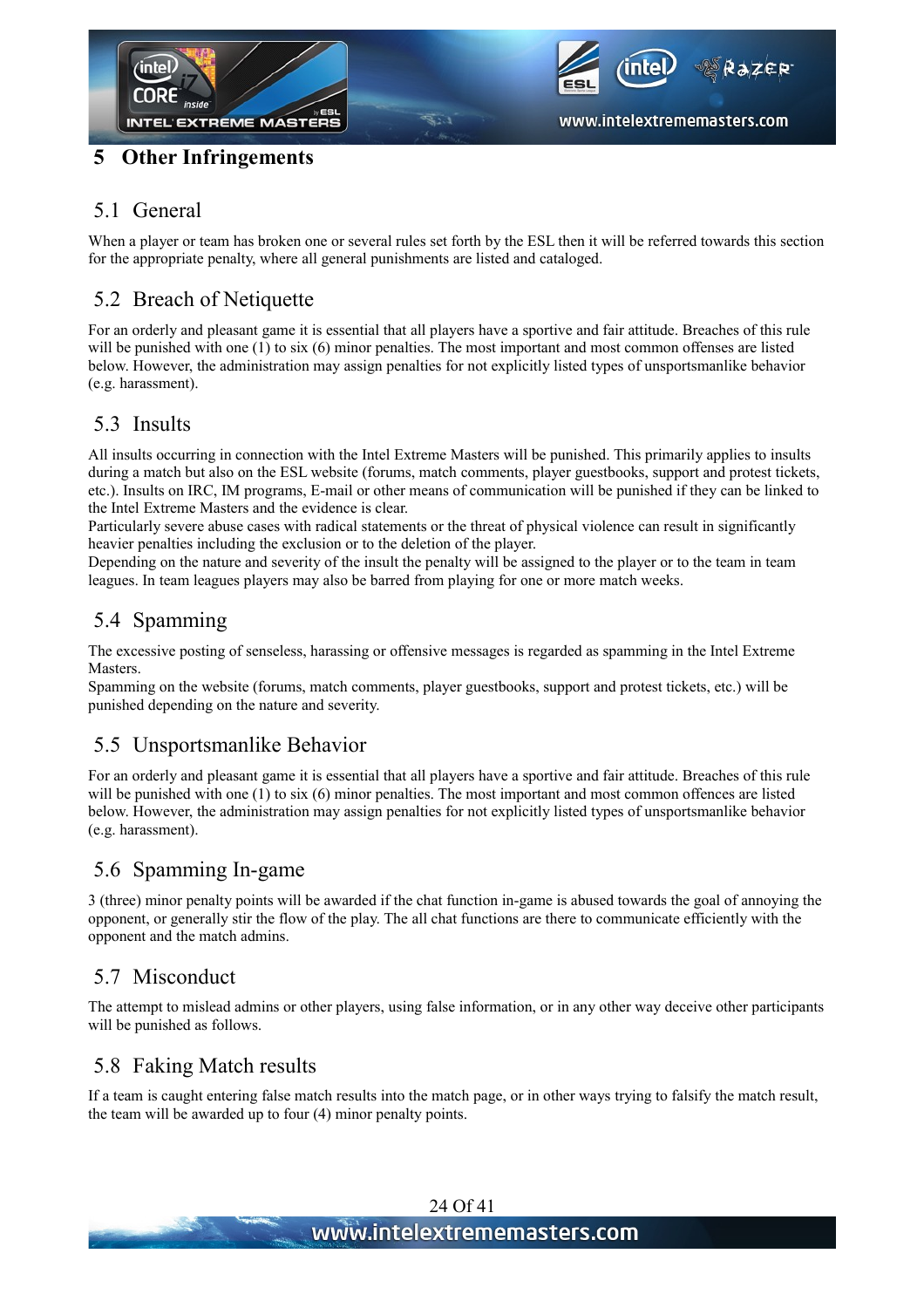

#### 5.8.1 Match media

Match media, is all uploads, including but not limited to: screenshots, ESL Wire Anti-Cheat files, demos, models, and so on.

#### 5.8.2 Faking Match media

Faking match media may result in one (1) to four (4) minor penalty points.

#### 5.8.3 Extraordinary Circumstances

When cheating is suspected, and the match media in question has been faked, then six (6) minor penalty points will be awarded.

#### 5.8.4 Playing with Disallowed Player

Using a disallowed player results in one (1) major penalty point, and also the player will be barred for 2 more playdays before he is eligible to compete. Also, the opponent can demand a rematch.

#### 5.8.5 Misleading admins or players

Any attempts to deceive opposing players, admins, or anyone else related to the Intel Extreme Masters may be penalized with one (1) to four (4) minor penalty points.

#### 5.8.6 Ringer/Faker

Any players involved in faking or ringing a player will be barred for 2 playdays, also, one (1) major penalty point will be awarded per incident.

#### 5.9 Cheating

When cheating is uncovered twelve (12) penalty points will be awarded to the player, and six (6) minor penalty points will be awarded to the team of the player. The player will also be banned from all competitions in ESL for two (2) years.

The use of the following programs will result in a cheat ban: Multihacks, Wallhack, Aimbot, Colored Models, No-Recoil, No-Flash and Sound changes.

These are only examples, other programs or methods may be considered cheats as well.

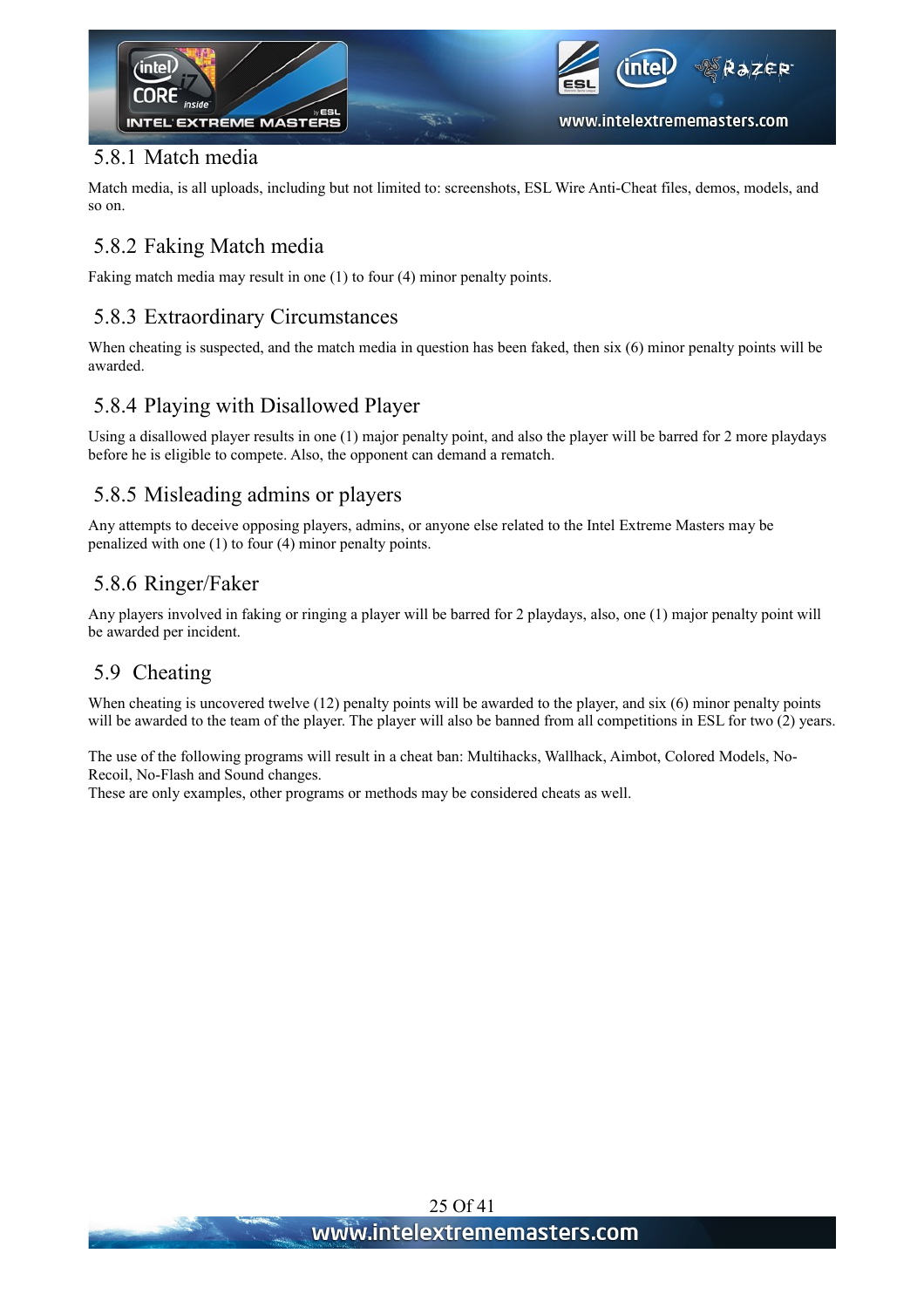



#### **6 Game Specific Rules Counter Strike 1.6**

#### 6.1 Client

#### 6.1.1 ESL Wire Anti-Cheat & Linesman

Each player has to run the latest version of ESL Wire Anti-Cheat & Linesman (plugin which is integrated into ESL Wire and will start automatically) during the entire match. The Files created by Linesman have to be uploaded as match media promptly, and without fail. All Linesman files must be uploaded, at the latest 24 hours after the match has ended. Linesman files have to be uploaded even if the match is lost. Additionally, it is the teams' responsibility that the uploaded Linesman files can be downloaded, decompressed, and viewed without errors.

If you do not use ESL Wire Anti-Cheat or any Linesman files are missing, incomplete, or manipulated, one of the parties involved in the match has to file a protest. Not using ESL Wire Anti-Cheat and missing, incomplete or manipulated Linesman files may then lead to one (1) major penalty point being awarded.

After the protest was filed it is possible to upload proper Linesman files for another 48 hours. If proper Linesman files are uploaded within that timeframe the penalty will be reduced to three (3) minor penalty. If even after those 48 hours no proper Linesman files were provided for all players the opponent of the match may request a rematch.

#### 6.1.1.1 Screenshot function of Linesman & Modelscreenshots

Currently it's still possible to deactivate the screenshot function (if you deactivate the ingame-overlay then you also turn of the screenshot function) of Linesman manually. This is only allowed if you do so before the match, it's forbidden to change it during an official match. If you want to deactivate it before the match, then you have to notify your opponent and take a modelscreenshot before the match. The modelscreenshot must include the following: net\_graph 3, a CT as well as a T model, the scoreboard and a weapon (no knife, no grenade, no bomb).

If modelscreenshots are missing, incomplete, or manipulated, one of the parties involved in the match has to file a protest. Missing, incomplete or manipulated modelscreenshots may then lead to one (1) major penalty point being awarded.

After the protest was filed it is possible to upload proper modelscreenshot for another 48 hours. If proper modelscreenshots are uploaded within that timeframe the penalty will be reduced to three (3) minor penalty. If even after those 48 hours no proper modelscreenshots were provided for all players the opponent of the match may request a rematch.

#### <span id="page-25-0"></span>6.1.1.2 Behaving if the ESL Website is unavailable

In the rare case that the ESL website is not available, ESL Wire Anti-Cheat will not be able to function. In these rare cases a screenshot of the error message that is displayed must be taken, and uploaded when the site is available. The admin may then allow the players to play without ESL Wire Anti-Cheat. If players are allowed to play without ESL Wire Anti-Cheat, it is required to make a screenshot containing the scoreboard, net graph3, an ignited smoke grenade, a weapon model, a T- and a CT-model. This additional file must then be uploaded to the website within 24 hours of the end of the match. This does not releave the players of their obligation to upload other files as required by the rules. If any screenshots or demos are missing, incomplete or manipulated, one of the parties involved in the match has to file a protest. Missing, incomplete or manipulated screenshots are punished with one (1) major penalty point. After the protest was filed it is possible to upload proper screenshots and demos for another 48 hours. If proper screenshots and demos are uploaded within that time frame, the penalty will be reduced to (1) minor penalty. In the case that even after those 48 hours proper screenshots or demos were not provided for all players the opponent may request a rematch.

#### 6.1.1.3 Special Circumstances with regards to ESL Wire Anti-Cheat

In special circumstances, Tournament Directors have the ability to allow a player to not use ESL Wire Anti-Cheat, if the problems in question are properly documented, and there is no possible way to rectify the situation. Demos and Screenshots should be taken in accordance with rule [.](#page-25-0)

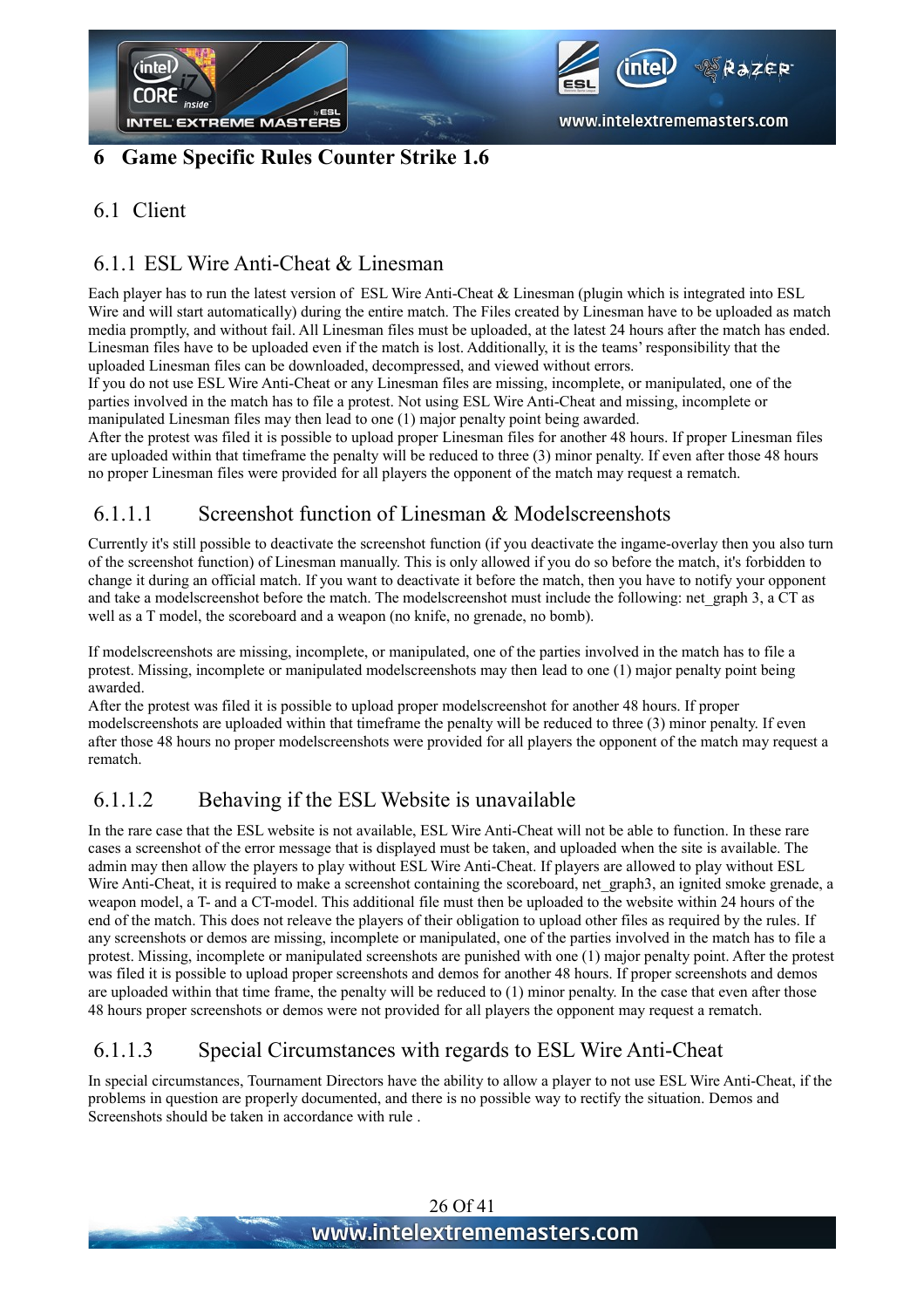

#### 6.2 Player Settings

#### 6.2.1 Penalty

A player may be penalized for any script, configuration, or  $3<sup>rd</sup>$  party program found, regardless if it is in use, or even stored in the game folder in question. Any team may be penalized for multiple infringements in the list, but no single infringement can be penalized by more than 6 minor penalty points per team per match.

#### 6.2.2 The Configuration

#### **These values must be present in the configuration:**

- cl\_movespeedkey 0.52
- cl pitchspeed 225
- cl showevents 0
- cl pmanstats 0
- $\bullet$  cl lc 1
- $\bullet$  cl lw 1
- gl\_max\_size greater than or equal to 128
- gl\_monolights 0
- gl picmip 0
- gl\_polyoffset  $0.1(Nvidia) / 4(ATI)$  (Only values that does not produce the illegal  $\alpha$ translucency" effect are allowed)
- s show 0
- $s$  a3d 0
- net graph 0
- fastsprites 0
- lightgamma 2.5
- texgamma 2.0
- Jumping is only allowed by binding a key to  $\div$ jump"
- binding  $H +$  duck " to mouse wheel is strictly forbidden
- Walking is only allowed with  $, +$ speed"

All other configuration changes are allowed as long as they do not give an unfair edge or advantage comparable to cheating. Any modification or changing of the game using external graphics solutions or other  $3<sup>rd</sup>$  party programs are strictly prohibited and may be punished under the cheating paragraph.

#### 6.2.3 Forbidden Scripts

#### **Following scripts and variations of them are strictly forbidden:**

- Turn Scripts [180° or similar]
- - mlook Scripts
- Stop-Shotscripts [Use- or Awp-Scripts]
- Centerviewscripts
- NoRecoil-Scripts
- Burstfire-Scripts
- Jump- & Bunnyhop-Scripts
- Duck-Scripts

#### 6.2.4 Configuration Changes – A3D

The use of A3D (2.0) or any program, driver or interface that simulates A3D (2.0) is strictly forbidden, and will be punishable under the cheating paragraph.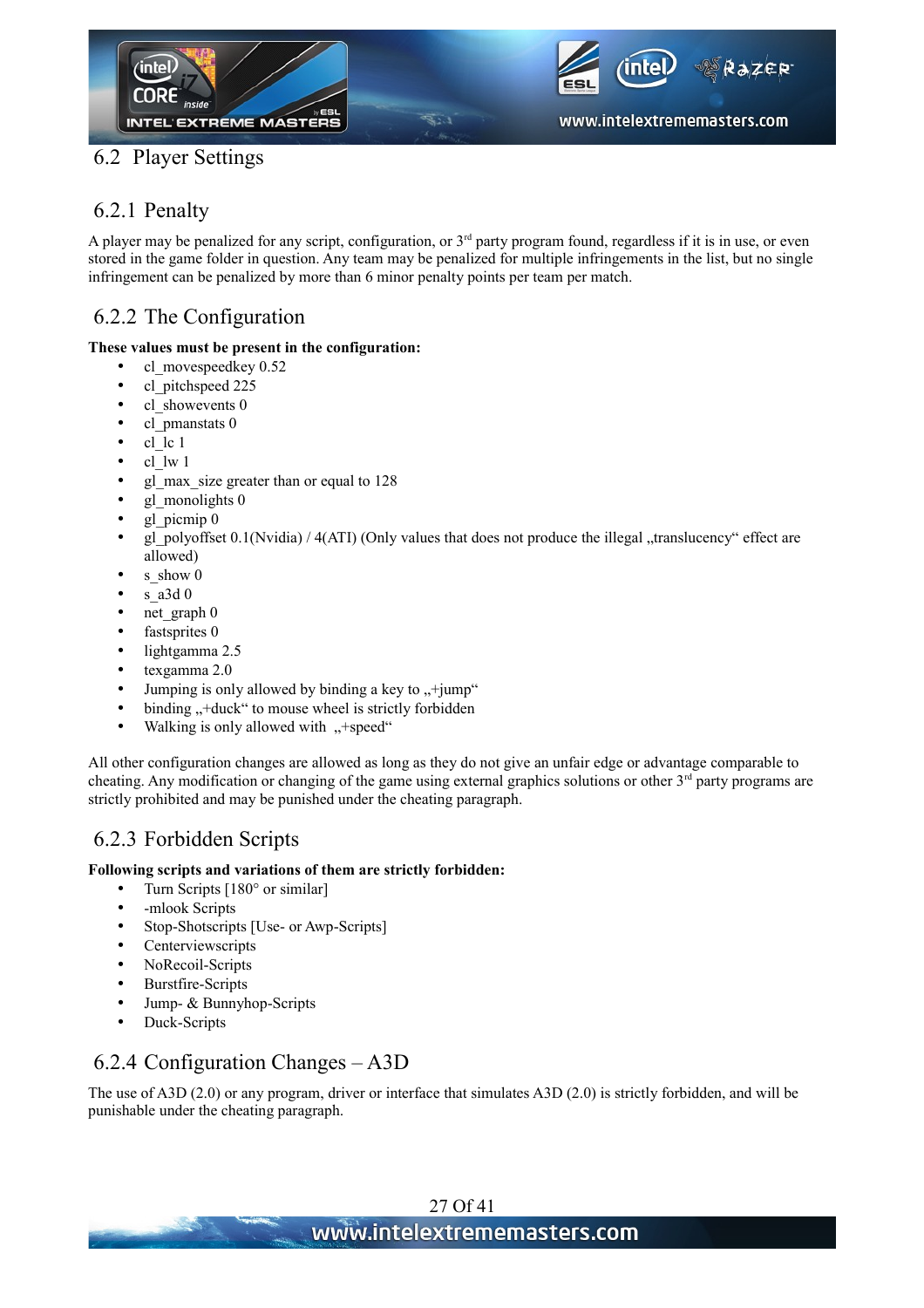

#### 6.2.5 Configuration Changes – Graphics drivers, or similar tools

Any changes to the graphics or textures of the game using  $3<sup>rd</sup>$  party tools or drivers are strictly prohibited.

#### 6.2.6 Player Settings – 32bit color

Every player must play with the highest color setting in Counter-Strike (32 bit); if the player is playing in windowed mode then the desktop must also be on 32bit setting. Every player that does not have this configuration setting will be penalized with five (5) minor penalty point and the opponent may also request a rematch to be played.

#### 6.2.7 Custom Data

Only steam skins are allowed to be changed, any other changes to sprites, skins, score boards, crosshairs are strictly disallowed, also only the Normal 1.6 models are allowed. The CS:CZ models that some times gets installed are also not allowed and needs to be replaced. Failure to adhere to this may result in up to three (3) minor penalty point per isolated incident, with no limitations of maximum penalty points per match.

#### 6.2.8 Configuration Check

The ESL administration may at any time check if the configuration of a player's computer is within the parameters set by this rulebook. If discrepancies are found then penalties may be awarded.

#### 6.3 Match Procedure

#### 6.3.1 Map Pool

The map pool in the Intel Extreme Masters is:

- de nuke
- de dust2
- de train
- de tuscan
- de inferno

#### 6.3.2 Map Choice (Bo1)

The map choice is based on veto: The team that vetoes first is decided by coin toss. Then that team vetoes a map, before the opponent vetoes a map, and back and forth until one map is remaining, that map is then played.

#### 6.3.3 Overtime

In the even of a draw on a map the match will continue in a MR5 format with mp\_startmoney set at 16000, until a winner has been found. In the overtime, the teams will stay at the side they finished the previous half on. And then swap over at half time in overtime.

#### 6.3.4 Map Choice (Bo3)

- Team1 and Team2 are determined through coin toss by the administration.
- Team1 removes 1 map from the map pool
- Team 2 removes 1 map from the map pool
- Team 1 chooses  $1<sup>st</sup>$  map to be played
- Team 2 chooses  $2<sup>nd</sup>$  map to be played
- The map that remains is the map that will be played as  $3<sup>rd</sup>$  map.
- A knife round is used on every map to determine CT/T side.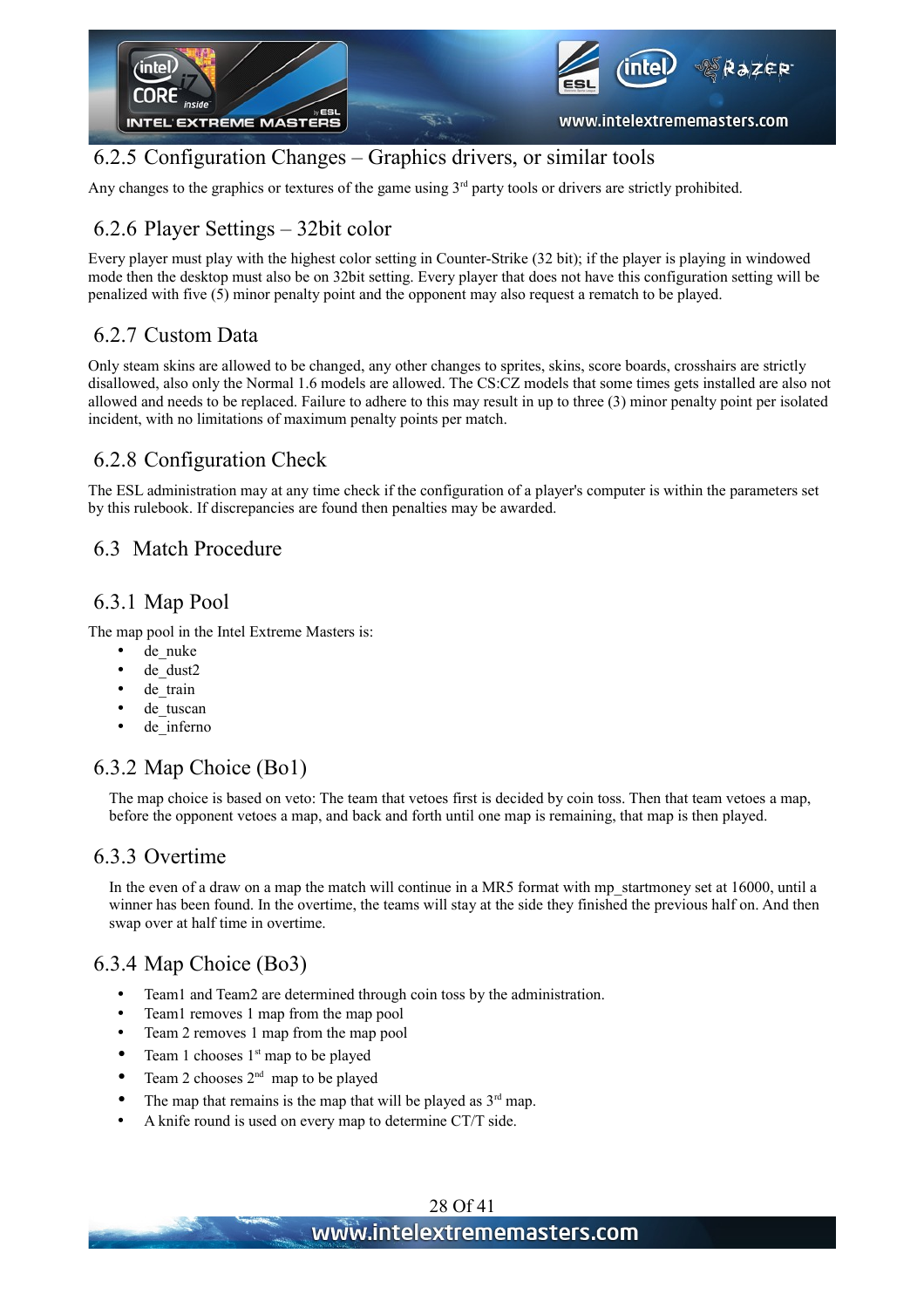

#### 6.3.5 Number of Players

A 5on5 match must have 5 players on each side, playing 4vs5 is not allowed, and failure to meet at the scheduled time with the full 5 players of the squad will be penalized according to the no show rules stated inand [.](#page-19-0)

#### 6.3.6 Leaving the Server

All matches must be played to the end, failure to do so may be penalized with five (5) minor penalty points, and the remaining rounds will be given to the opponent. A match is considered complete when one side has reached 16 rounds, on the final map.

#### 6.3.7 Dropping of Players

If a player drops before the first kill of the first round, the match will just be restarted, if a player drops after the first kill have been made, then the match will be paused after the round have been decided. If the player has not returned by the start of the next round then the team with the lost player needs to take their time-out while waiting for the player. If the player have not returned, or cannot be replaced within 5 minutes after the pause started then the team with the dropped player will be awarded a six (6) minor penalty points penalty, and the match needs to be continued at a later time making use of rule [.](#page-28-0)

#### <span id="page-28-0"></span>6.3.8 Continuing a Disrupted Game

If a match is interrupted within the first 3 rounds of play, then the match should be restarted, if the match is interrupted after the first three rounds of play then the match should be continued where it left off, with these changes in the configuration.

- mp\_startmoney should be set to 5000
- The rest of the rounds that have not been played should be played.
- mp\_startmoney should be reset to normal upon change of sides if this has not already happened.

#### 6.4 Server

#### 6.4.1 Server Choices in the Intel Extreme Masters

Any server used in the Intel Extreme Masters must have a minimum of 3 spectator slots available (1 for HLTV, 1 for ESL-TV and 1 for Masters admin)

#### 6.4.2 Readying of the Match Server

The reported match server must be ready for inspection and use 30 minutes before the match is to start. RCON password, server password, and any other information must be correctly set, and all people not associated to the match in question should not be on the server. Any warm-up or practice matches revolving around this match must be finished, or moved to another server. If the server is not ready 30 minutes before the match start, a warning or a single minor penalty point may be awarded.

#### 6.4.3 Server Change

A server change is no longer possible as of 10 minutes before the match start. The preparation stage for the players is between the 30 minutes to 10 minutes before match start. And therefore it is not longer possible to change a server after this deadline has passed.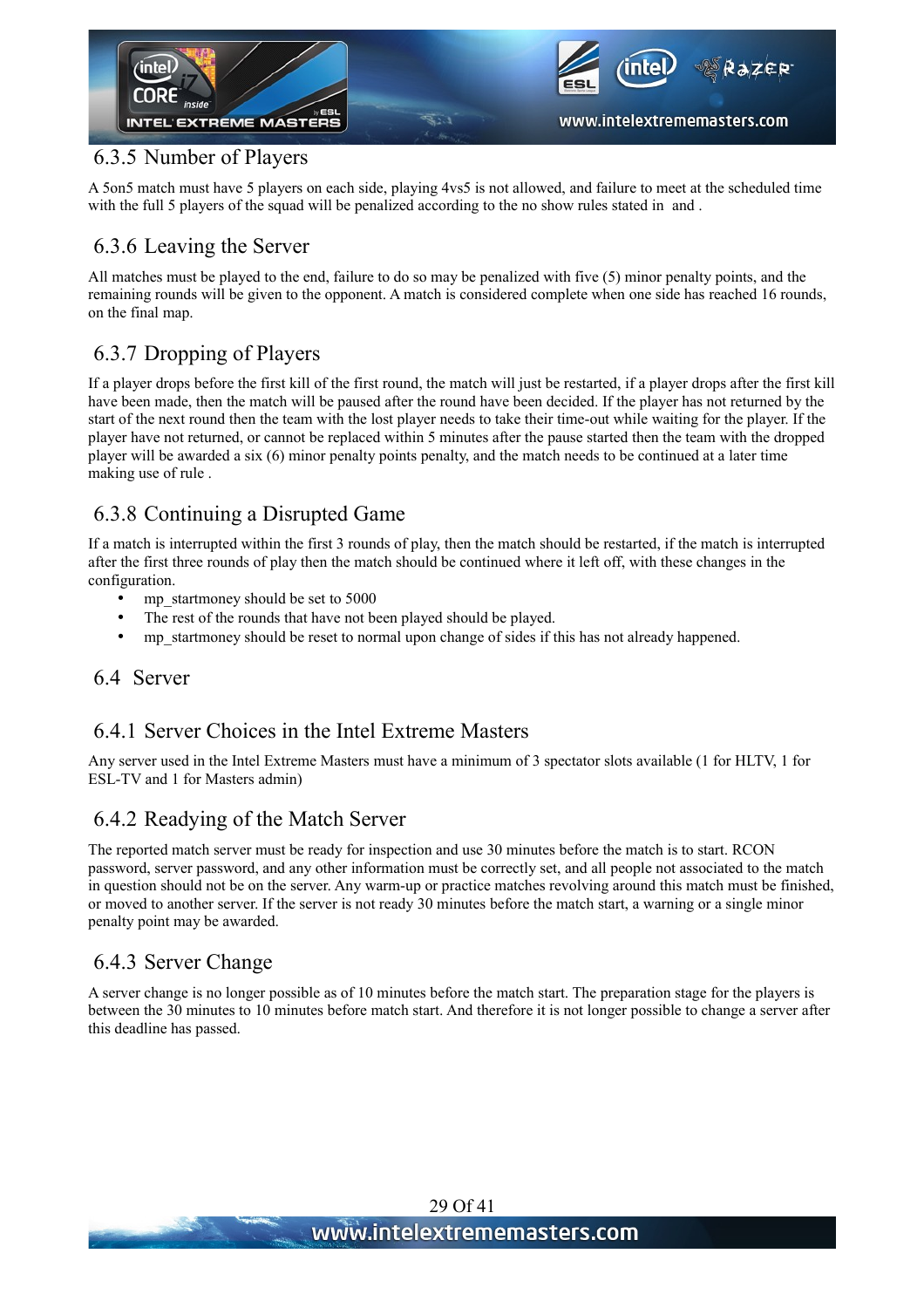

#### 6.4.4 Server Search

You have to agree on a server with your opponent at least 24 hours before the match's starting time.

If you, for some reason, do not agree on a server, you have to meet with the match admin in IRC 60 minutes before the match is due to start. The match admin will contact you in #masters.cs and tell you the channel where to discuss that topic. Make sure you are present at that time! If you do not show up at least 45 minutes before the starting time, the match admin will select a server without you. This decision might be to your disadvantage, so be there! The server selection starts by suggesting servers to your opponent. You might suggest servers from outside your country as they might have a more equal ping for you and your opponent. The match admin will suggest servers himself, too, if available.

If no server is found after 45 minutes of searching, (15 minutes before the game is starting) the match admin will choose one of the suggested servers that provides the most equal conditions for both teams in his opinion. This rescission will be final. However the admin can decide on a two-server-match, if there is a big difference in the conditions for one team. Then the match will be played on two different servers where both teams have a disadvantage on either one of the servers.

It might be helpful if some or all players are online at that time to help server testing. The server choice won't be changed if it turns out, that the server selected has a bad ping for one player of the team that previously were not there to test it.

#### 6.4.5 Notification of Server Choice

The Server choice, including all information should be sent to the ESL Administration at the latest 15 minutes before the start of the match, this info should include the server ip, password, and rcon password. Failure to do so may result in two (2) minor penalty points. Any changes in the server information must be immediately reported to, and confirmed by the administration by email an any other instant messaging service available.

#### 6.4.6 Server Settings

All servers that are to be used for an Intel Extreme Masters match must have the ESL Server pack installed, and no other modifications. This server pack ensures that the match can run smoothly and without problems. The server pack contains the following:

- ESL Serverconfig (with HLSW Livebotcontrol)
- Anti Flashbug Maps (de\_nuke, de\_dust2, de\_train)
- de tuscan

The team providing the server is responsible for making sure that the server has all the necessary components required, and the pack can be downloaded here:<http://www.esl-world.net/masters/download/8431310/>

#### 6.4.7 Server Plug-ins

No extra plug-ins are allowed to be installed on the server, also gameplay mods such as metamod are not allowed.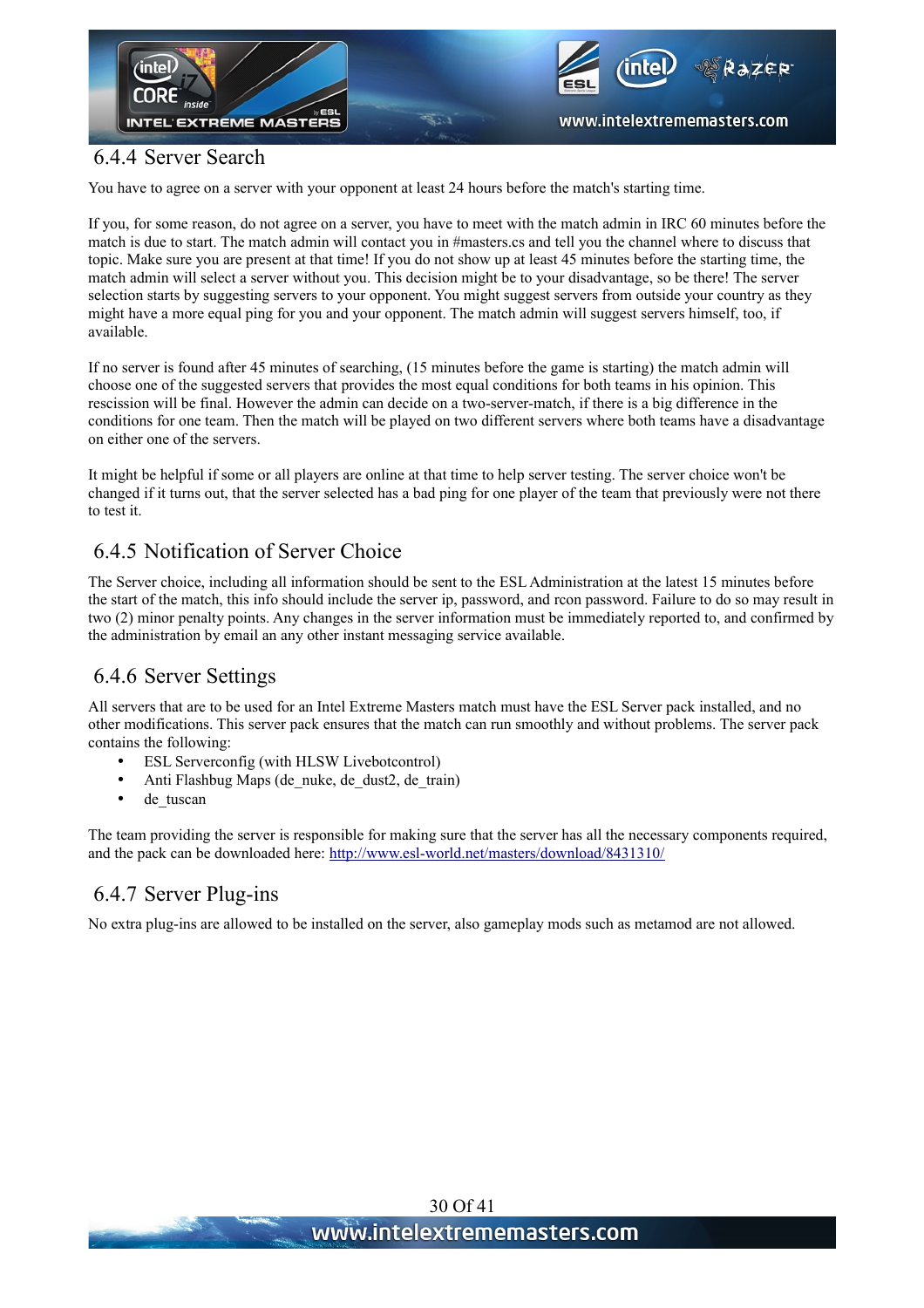



www.intelextrememasters.com

#### 6.5 Use of Bugs and Glitches

The intentional use of any bugs, glitches, or errors in the game are penalized with six (6) minor penalty points per incident, up to a maximum of eighteen (18) minor penalty points per match. Furthermore, it is up to the match administrator's discretion whether or not the use of said bugs had an affect on the match, and whether or not he will award rounds, or the match to the opposing team, or to force a rematch. In extreme cases, the penalty for abusing bugs may be even higher.

#### Warm-up – map check:

Bugs on load have to be checked before the match starts (missing boxes, ladders and so on) Failure to do so, and to let the match start, will mean that both teams have accepted the state the map is in, and the match will be continued under these settings. Protests and complaints regarding to such issues will not be adhered to.

Under the match:

- Moving through any walls, or ceilings, are strictly forbidden, also moving through the floor, or anywhere else which were not intended to be a passage is strictly forbidden.
- "silent planting" is strictly forbidden (planting the bomb in such a way that no one can hear the beeping)
- To plant the bomb where it is impossible to reach is disallowed. Planting the bomb in a place that you can reach with a boost from a teammate is not part of this rule.
- Standing on top of teammates is generally allowed, it is only forbidden, when such actions allow the player to peek over a wall, or ceiling that should not be allowed according to map design.
- Using flash bugs are strictly forbidden.
- Throwing grenades under walls are forbidden, although throwing grenades and flashes over walls are allowed.
- "map swimming" or "floating" is forbidden
- "Pixel walking" is forbidden(Sitting, or standing on invisible edges on the map).

#### General:

Generally, the use of any bugs in the game is strictly forbidden. (For example: spawn bugs)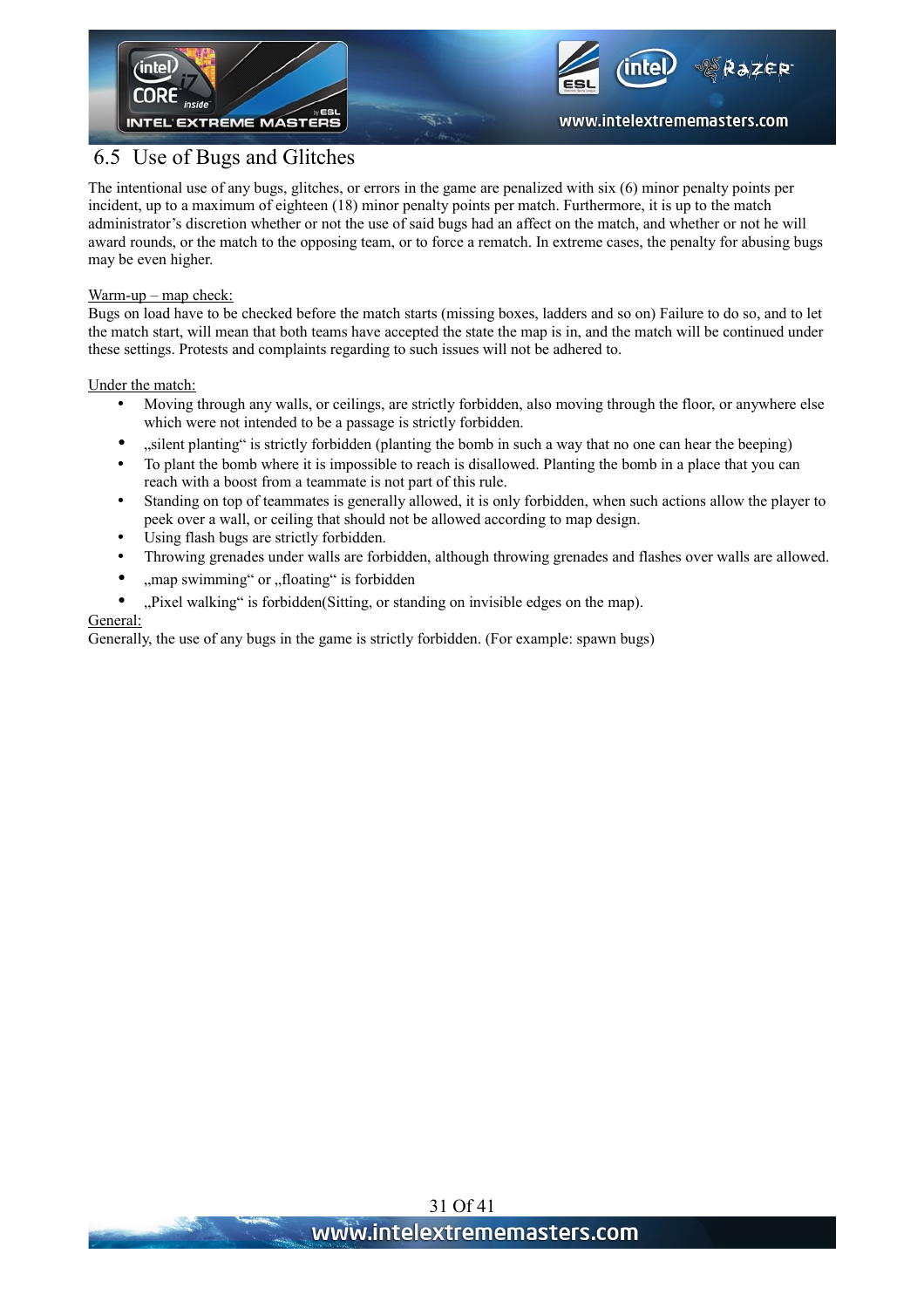



# 6.5.1 Map Specific Bugs

de\_tuscan: No disallowed spots.

de\_dust2: Following positions are disallowed:





Several players are allowed on this box, but they are not allowed to stand on top of each other:

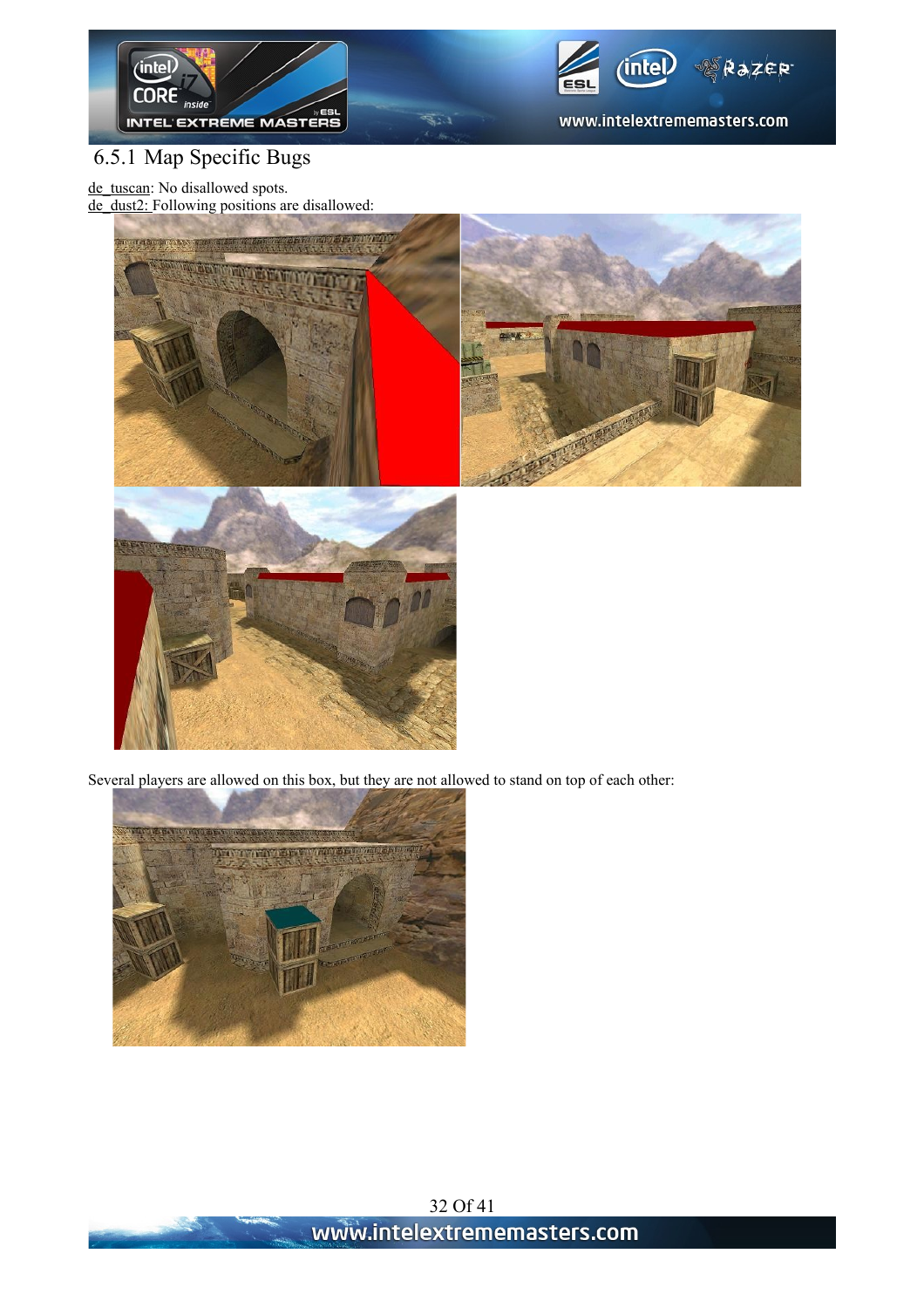



#### de inferno:

This Edge is forbidden.



#### de nuke:

Standing on the outside wall of terror side de\_nuke is strictly forbidden



#### de\_train:

It is forbidden to peek and shoot through this crack in the map.

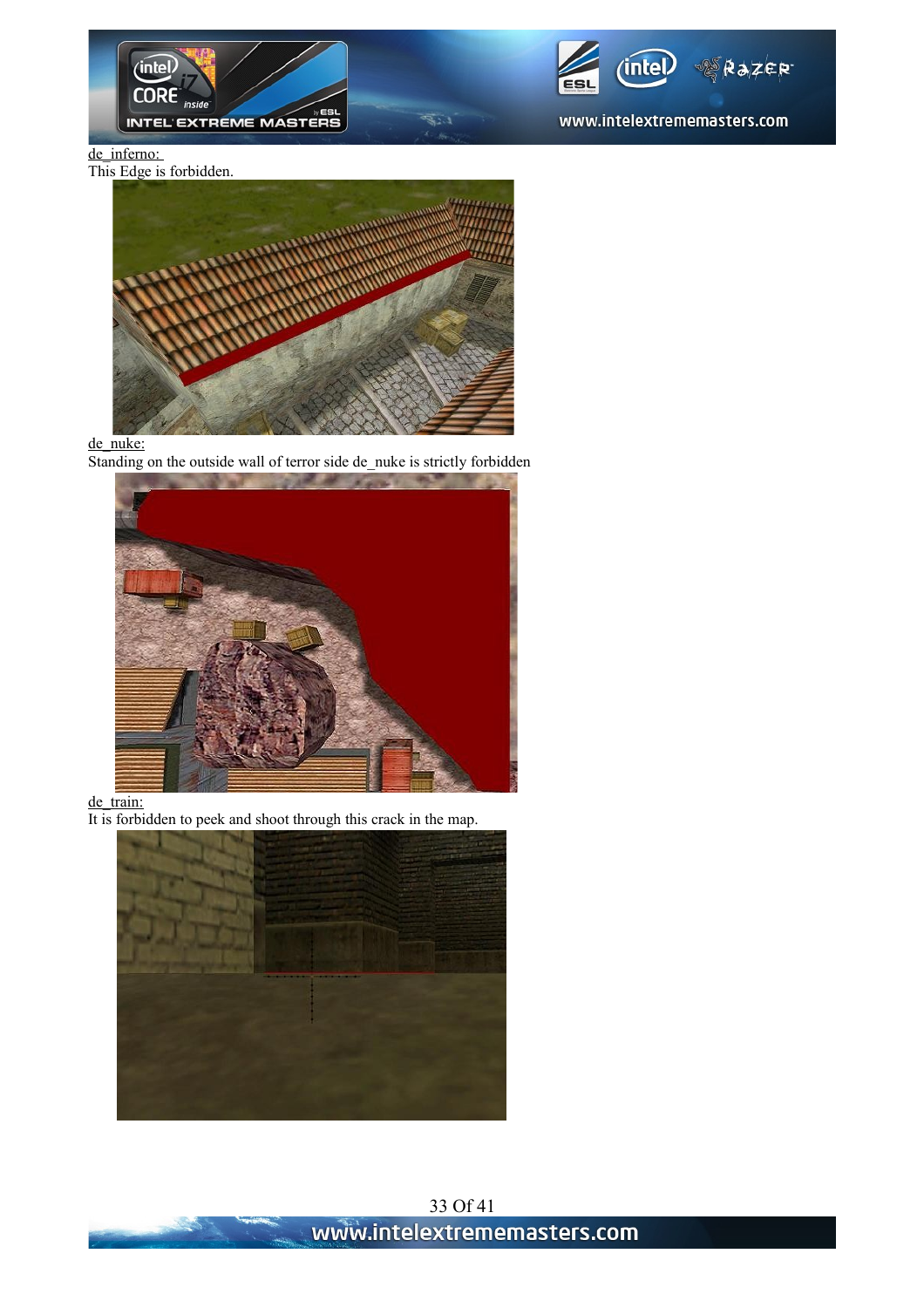

#### 6.6 Match Media

All match media must be named in the following fashion when uploaded to the site(Demos, Screen shots, etc.):

Screenshots: Screen – Round 1 Screen – Round 2 Screen – Status

ESL Wire Anti-Cheat: WAC – Clantag – Nick  $(1/2/3)$ 

Demos: Demo – Clantag – Nick – (T/CT or map)

Modelscreen: Model – Clantag – Nick (1/2/3)

**Smokescreen** Smoke – Clantag – Nick  $(1/2/3)$ 

All clan tags must be equal for all players in the team, failure to comply may result in 1 minor penalty point per incident. Protest tickets or support tickets regarding this issue will not be admissible.

#### 6.6.1 Mandatory Demo Recording

All players must record point of view demos of the entire match. The demos can only be requested by an admin. Missing point of view demos may be punished with one (1) minor penalty, or one (1) major penalty with a sufficient timetable.

#### 6.6.1.1 Demo Upload

At least one demo per team per map should be uploaded at all times, regardless if a demo has been requested. Failure to do so will be penalized with three (3) minor penalty point per missing demo.

#### 6.6.1.2 Cheat Accusations, and requesting in-eye Demo

If a team wishes to accuse a player or players of another team of cheating in an Intel Extreme Masters match than a timetable based on the HLTV demo for each half for each player must be submitted in a protest within 48 hours of the demo being uploaded to the ESL match page.

Each timetable must contain: Download link and name of demo Player name and type of suspected cheat/hack (wallhack, aimbot...) Specific times in the demo which look suspicious, along with a reason for each (I.e. why it cannot have been coincidence, luck, hearing or skill)

If the head admin for the Intel Extreme Masters thinks there is enough proof or suspicion of cheating the admin himself can request the point-of-view demo. These demo files then have to be uploaded within 24 hours of the request by the admin. Participants themselves are not able to request demo files from the opposing team.

If the HLTV demo is not available then the point-of-view demo is used.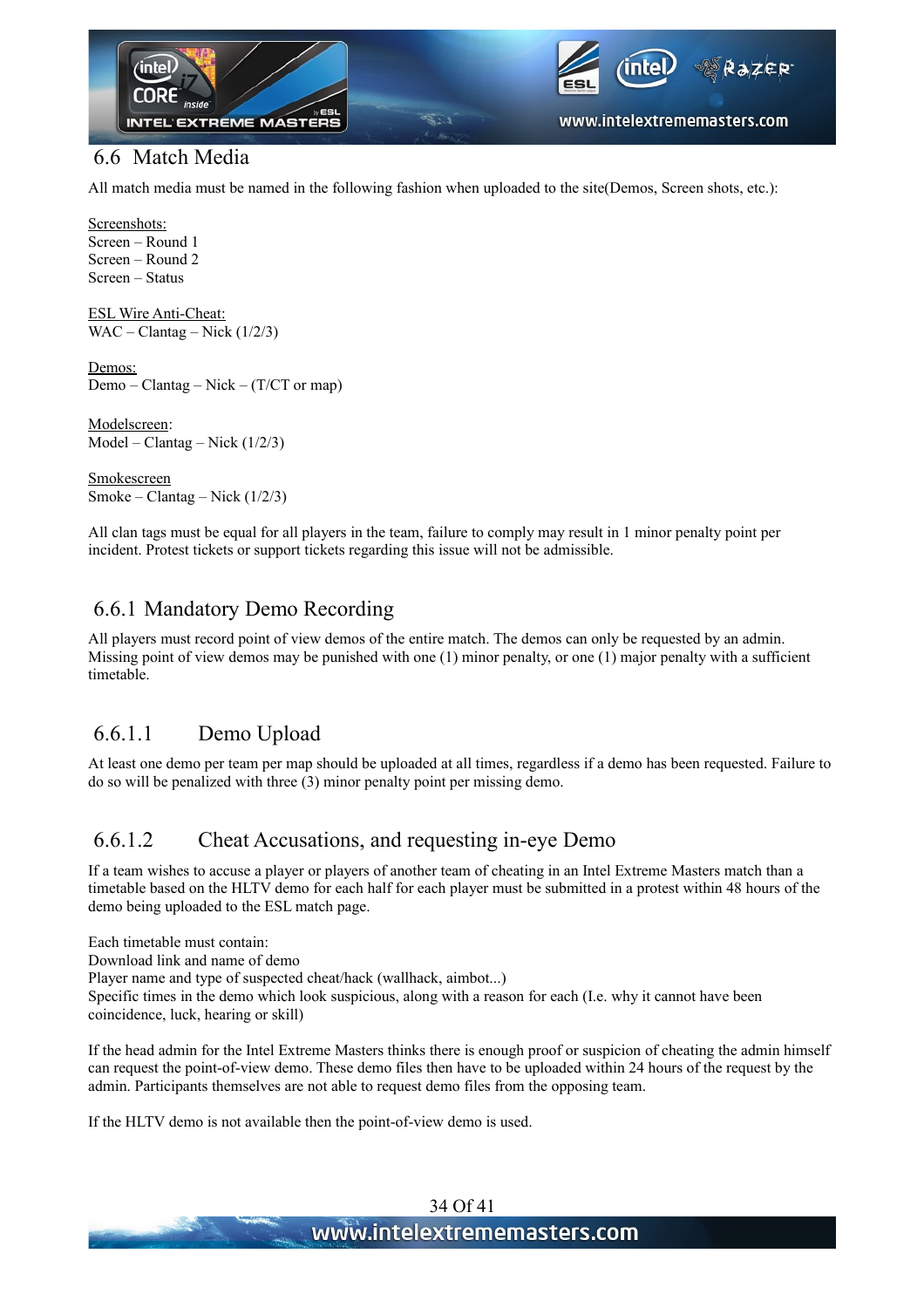

#### 6.6.2 Screenshots

Screen shots are only valid as long as all players have the exact same nick as in the license sheet provided to the Intel Extreme Masters administration, fake nicks or fun nicks may be penalized with one (1) minor penalty point per incident. Failure to provide a screen shot with the correct nicknames in may be penalized according to the missing match media rules.

#### 6.6.3 Missing Screenshots

The punishment for missing screenshots is no more than one (1) minor penalty per match.

#### 6.6.3.1 Score Screenshots

Both teams are responsible for taking a score screenshot of the end of each half and uploading them to the match page.

#### 6.6.4 Nickname Rules

Every player must have the same nickname in game as it is written on the Team declaration sheet, failure to do so may be penalized with one (1) minor penalty point per offence.

#### 6.7 Offline Matches

#### 6.7.1 Problems

If any problems appear with the sound, the network or the computer at all, the player has to notify the admin immediately. If the admin is not notified in time we can not guarantee that the problem will be fixed in time for the match start. Match start times are absolute.

#### 6.7.2 Match Start, Punctuality, and Delays

A match will start at the exact time as stated in the schedule. Participant have to be on the server and ready to play 15 minutes before the match starts. Not being ready to play at the time the match is scheduled will lead to a minor penalty being given. Another minor penalty will be given if the participant is still not ready to play 5 minutes after the match was scheduled. Each additional 5 minutes will lead to 1 minor penalty.

Furthermore it's not allowed to leave the gaming area within 30 minutes before the match start without the permission of the assigned admin. Failure to do so can result in a minor penalty.

#### 6.7.3 Timeouts

Each team can call one timeout per map, the team has to call this time out before the end of the previous round, and then pause the game, when all players on one team is dead, or round is over, but before next round starts. The teams will then have 3 minutes to confer with each other before the match has to be resumed. Match will be resumed when both teams have declared themselves "ready" in say, and the team that took the timeout will then un-pause the game.

#### 6.7.4 Settings

The graphics card color settings should all be default, except for the gamma which can be set to 70%. All other graphic card settings can be changed as long as they do not result in a major and unfair gameplay advantage that is comparable with a cheat.

#### 6.7.5 Demos

For coverage and match administration reasons it is absolutely necessary to record demos! It is obligatory to upload the demos as \*.zip file with the name of the player by a prepared link on the desktop to a laptop on the network. Failure to

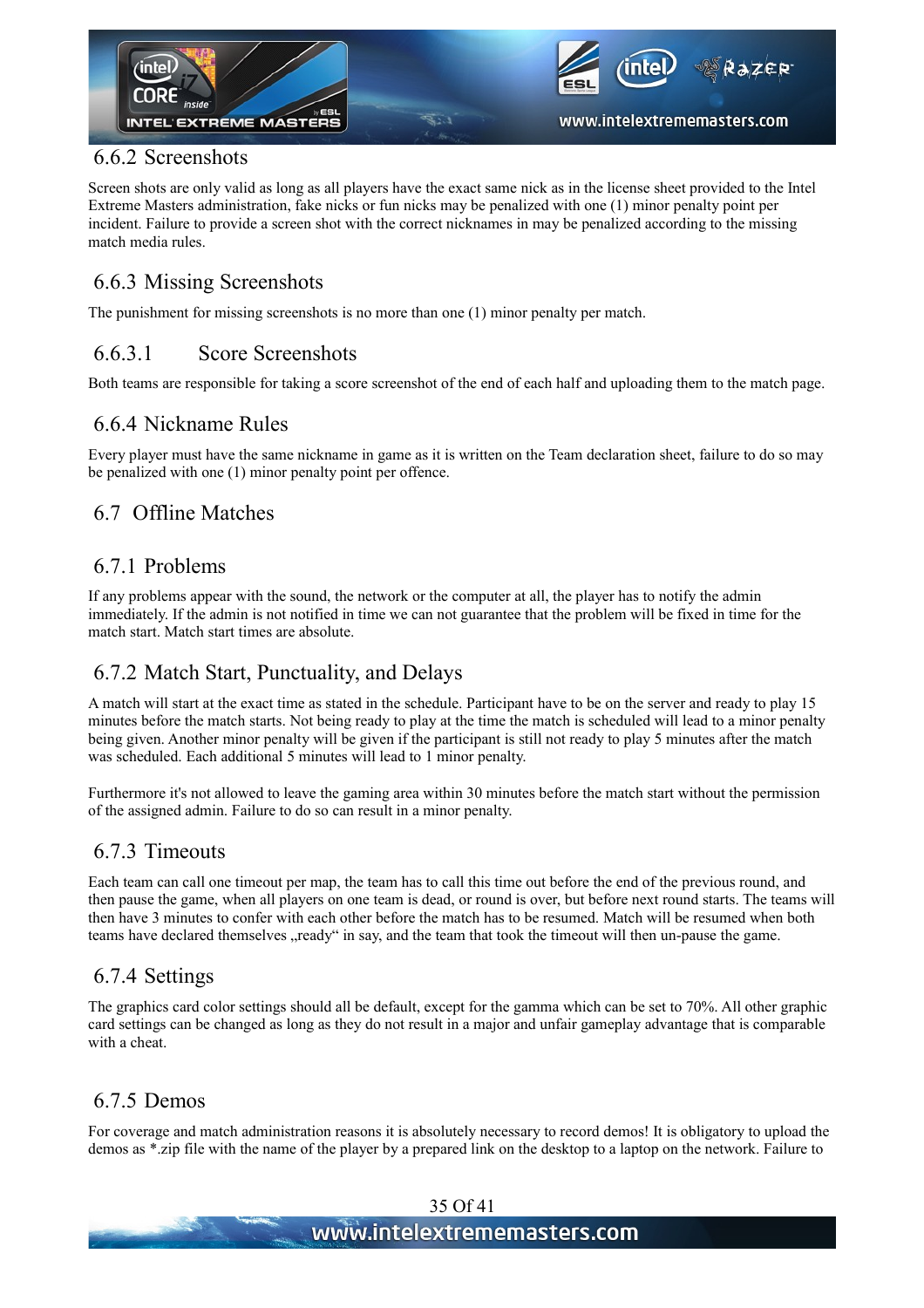





#### 6.8 Game Specific Penalty Points Catalogue

#### 6.8.1 Major Penalties

Major penalties will deduct 10% of the overall prize money earned.

- Missing, not working, incomplete or modified ESL Anti-Cheat or Linesman Files
- Illegal client settings
- Changing the server settings
- Leaving the server before a winner has been declared
- Usage of the tactical shield
- Usage of bugs
- Missing point-of-view demo with suspicion of cheating

#### 6.8.2 Minor Penalties

Minor penalties will deduct 3% of the overall prize money earned.

- Not entering statement or lineups
- Not turning up in time for server search
- Illegal client settings CVAR
- Illegal client settings models
- Illegal client settings scripts and binds
- Missing point-of-view demo
- Missing screenshots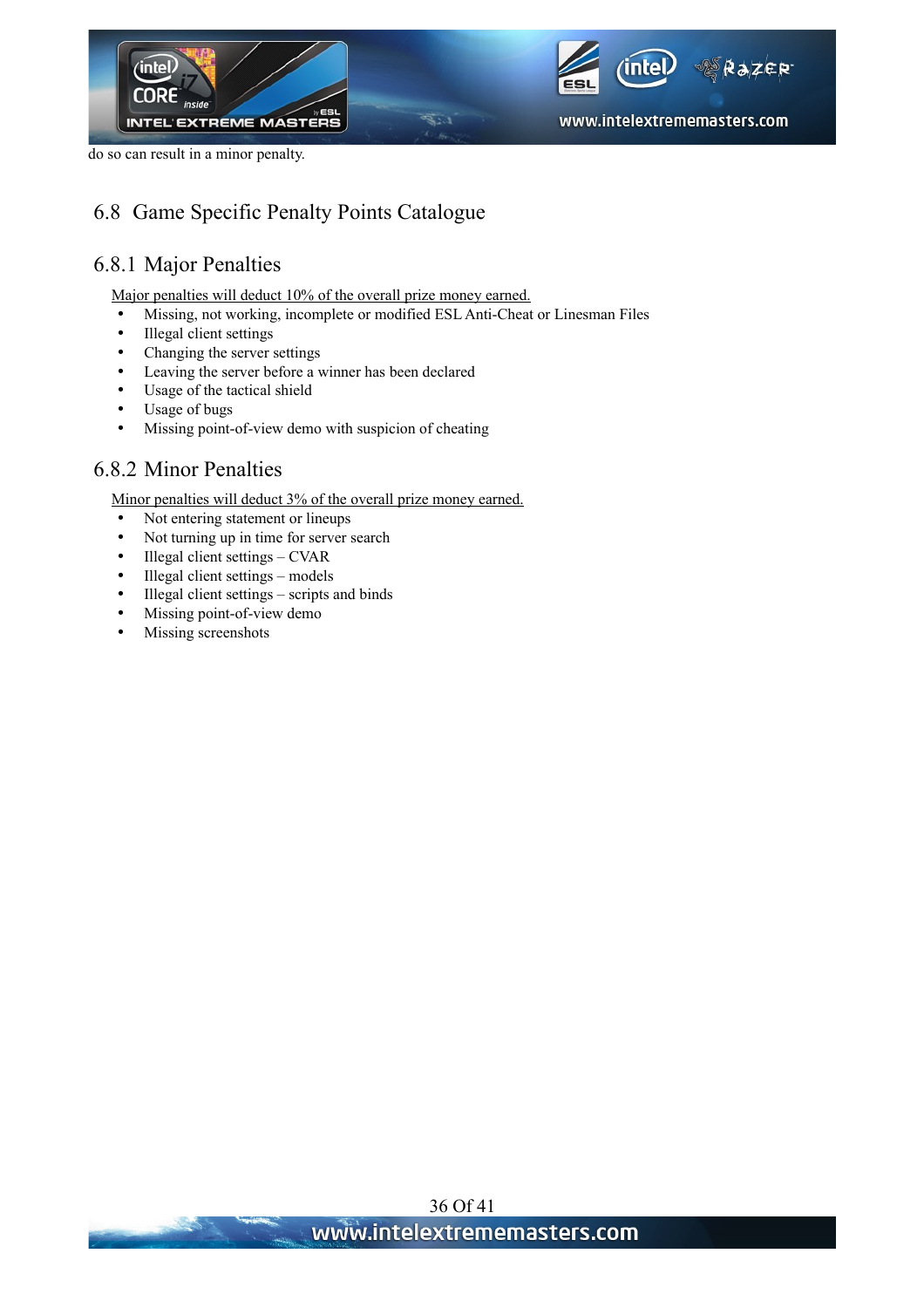

#### **7 Game Specific Rules Quake Live**

#### 7.1 Before the match

Game type is Duel, and is played in a best of 3 maps format, the time limit for each map is 10 minutes, with 2 minute overtime intervals, if the score is equal after the allotted time.

#### 7.1.1 Match Rules

#### 7.1.1.1 Map choice

The left player in the match details on the ESL website will decide which player starts the map elimination process. The players then take turns eliminating maps from the pool until 3 maps are left. The player who started he elimination process will pick the first map to be played. The other player will pick the second map. The last map will be used as decider map if it's needed.

#### 7.1.1.2 Map list

- Aerowalk
- Lost World
- Furious Heights
- Hektik
- Blood Run
- Dismemberment
- Vertical Vengeance

#### 7.1.2 Servers, and server choice

Servers will be provided by ESL if the involved players are unable to spawn their own servers and the password will be announced by a match admin before the start of the match. All matches have to be played on servers most suitable for both players.

#### 7.1.2.1 Multiple Server Match

Sometimes players cannot agree to play on a specific server, because they can't find a fair server. Those matches will be played on two servers, while on each player's server choice the opponents map is being played. If a third map is needed it will be played with 5 minutes time limit on both already played servers and the score is added to decide a winner.

#### 7.2 During the Match

#### 7.2.1 Disconnects

These are the rules that handles the cases of disconnects, and what to do in any stage of the match when they occur.

#### 7.2.1.1 Disconnects in the first 3 minutes of a map

Between the third and seventh minute the map will be restarted with the remaining time played again, both players spawn and the match will be played until the normally remaining time is played (e.g. a player drops after 4 minutes, than the map is replayed after restart until 6 minutes have passed). The score of both played parts are added afterwards.

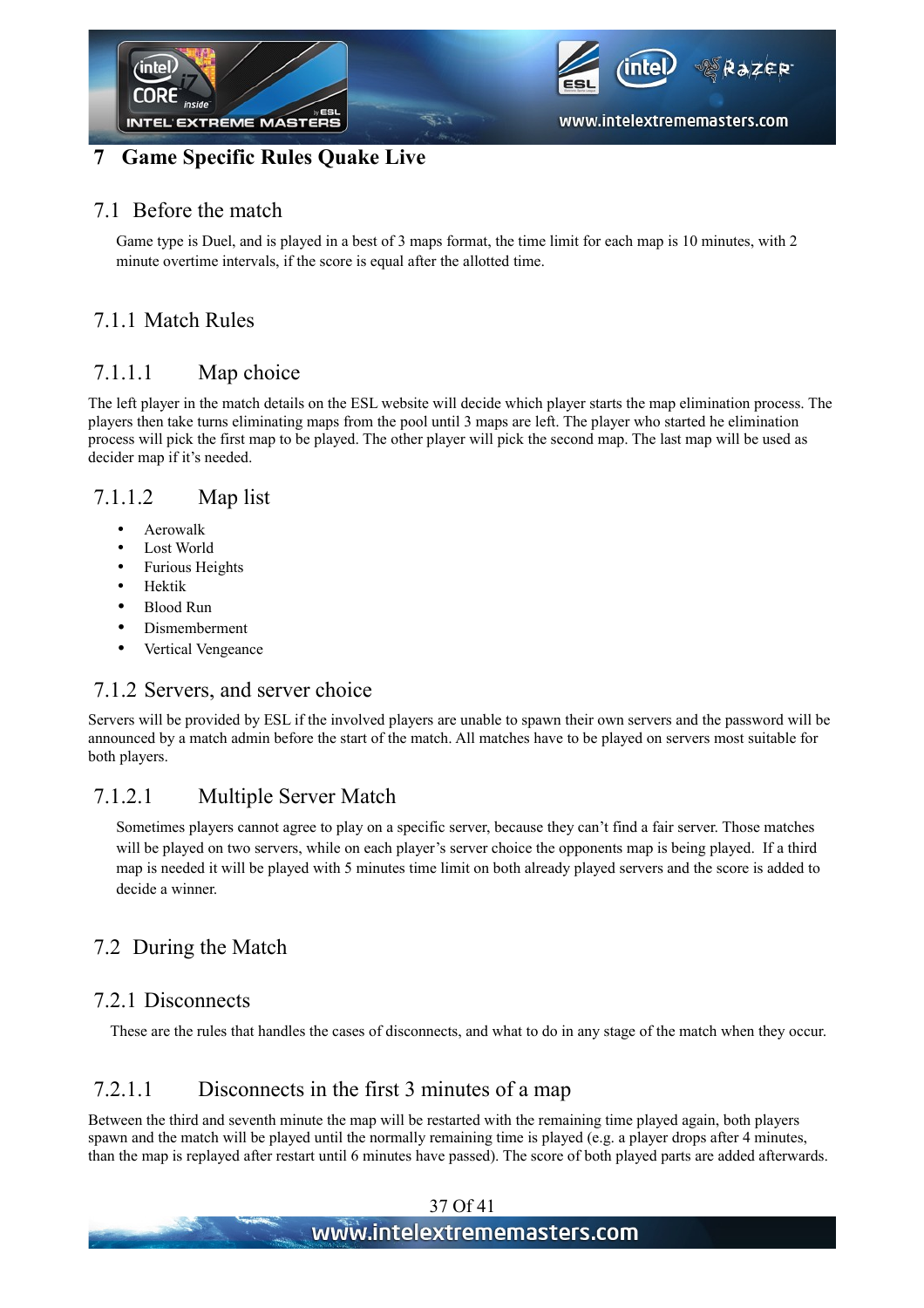

#### 7.2.1.2 Disconnects between 3:01 and 6:59 of a map

Between the third and seventh minute the map will be restarted with the remaining time played again, both players spawn and the match will be played until the normally remaining time is played (e.g. a player drops after 4 minutes, than the map is replayed after restart until 6 minutes have passed). The score of both played parts are added afterwards.

#### 7.2.1.3 Disconnects in the last 3 minutes of a map

Disconnects in the last three minutes of the map are depending on an admin decision. The admin can decide whether the remaining minutes/seconds are played after a restart of the map or if the score at the time of disconnect counts as final result.

#### 7.3 Custom HUD and configs

Players are free to use your own configuration files and manipulate your HUD as long as no unfair advantage is gained. Please consult the admin team prior to your match to see whether your changes are O.K. to use.

#### 7.4 Spectators

Spectators are not allowed, only admins and ESL authorized coverage partners are allowed to spectate matches. Players are not allowed to forward the password to any external person.

#### 7.5 Match media

#### 7.5.1 Screenshots

All players have to make screenshots of each map and have to keep them until the end of the tournament. They also have to upload them to each match within 24 hours after the match has been played.

#### 7.5.2 Demos

All players have to record demos from their matches. They have to those recordings until the end of the tournament. Replays have to be uploaded on the match site until 24 hours after the match has been played.

#### 7.6 Leaving a game

It is not permitted to leave the match until time is out on the last map. Neither is it allowed to stop playing before time is up. Failure to adhere to this rule may be penalized with up to two (2) minor penalty points.

#### 7.7 Continuing a disrupted game

If a game was disrupted for whatever reason, and had to be restarted at a later stage, then the score from the previous part of the match will stay, and the match will be continued with however much time was left on the map.

#### 7.8 Quake Live premium account

All players need to be able to connect to servers running premium content.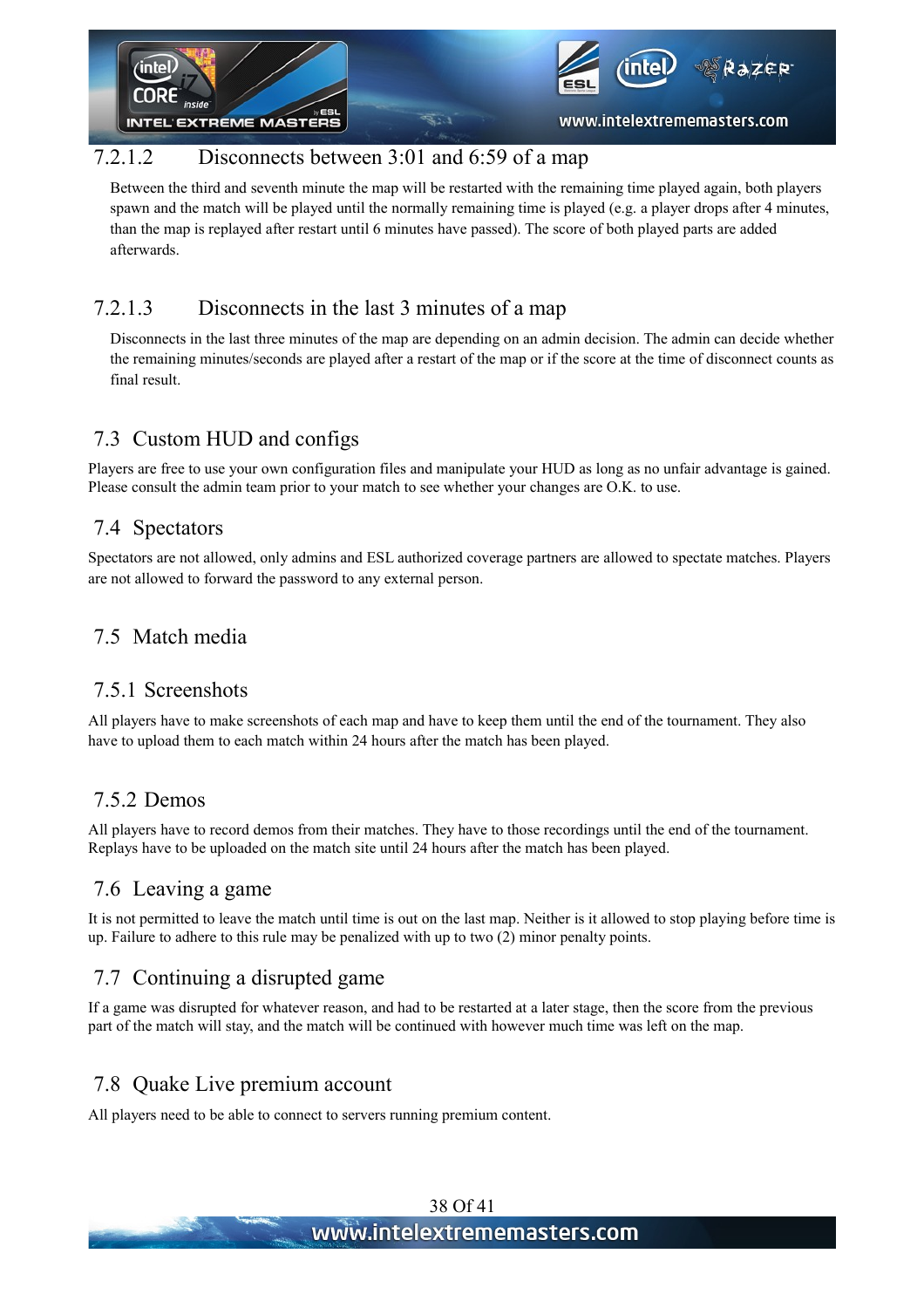

# **8 Game Specific Rules StarCraft II**

#### 8.1 Before the match

All games have to be played with the most up to date version of "StarCraft II: The Wings of Liberty". The game speed has to be "faster", no handicap, no A.I. opponents and 1vs1 mode.

#### 8.2 Match Rules

#### 8.2.1 Map choice

The left player in the match details on the ESL website will decide which player starts the map elimination process. The players then take turns eliminating maps from the pool until 3 maps are left. The player who started he elimination process will pick the first map to be played. The other player will pick the second map. The last map will be used as decider map if needed.

#### 8.2.2 Map list

- Blistering Sands
- Jungle Basin
- Scrap Station
- Steppes of War
- Xel'Naga Caverns
- Delta Quadrant
- Lost Temple
- Metalopolis
- Shakuras Plateau

#### 8.2.3 Battle.Net

Games are to be played on the following Battle.net locations: European Championship: Europe American Championship: North America Asian Championship: South Korea

The tournament administration reserves the right to adjust these locations if necessary.

#### 8.2.4 Game settings

Players can freely chose which race to play and may also change race between maps. Picking random race is allowed.

#### 8.2.5 Before the match start

#### 8.2.5.1 Match sanctioning by the administration

It is not allowed to start and play any matches without an Extreme Masters admin present in the game, unless it is specifically permitted otherwise by the tournament administration. Ignoring this can result in penalties for both players.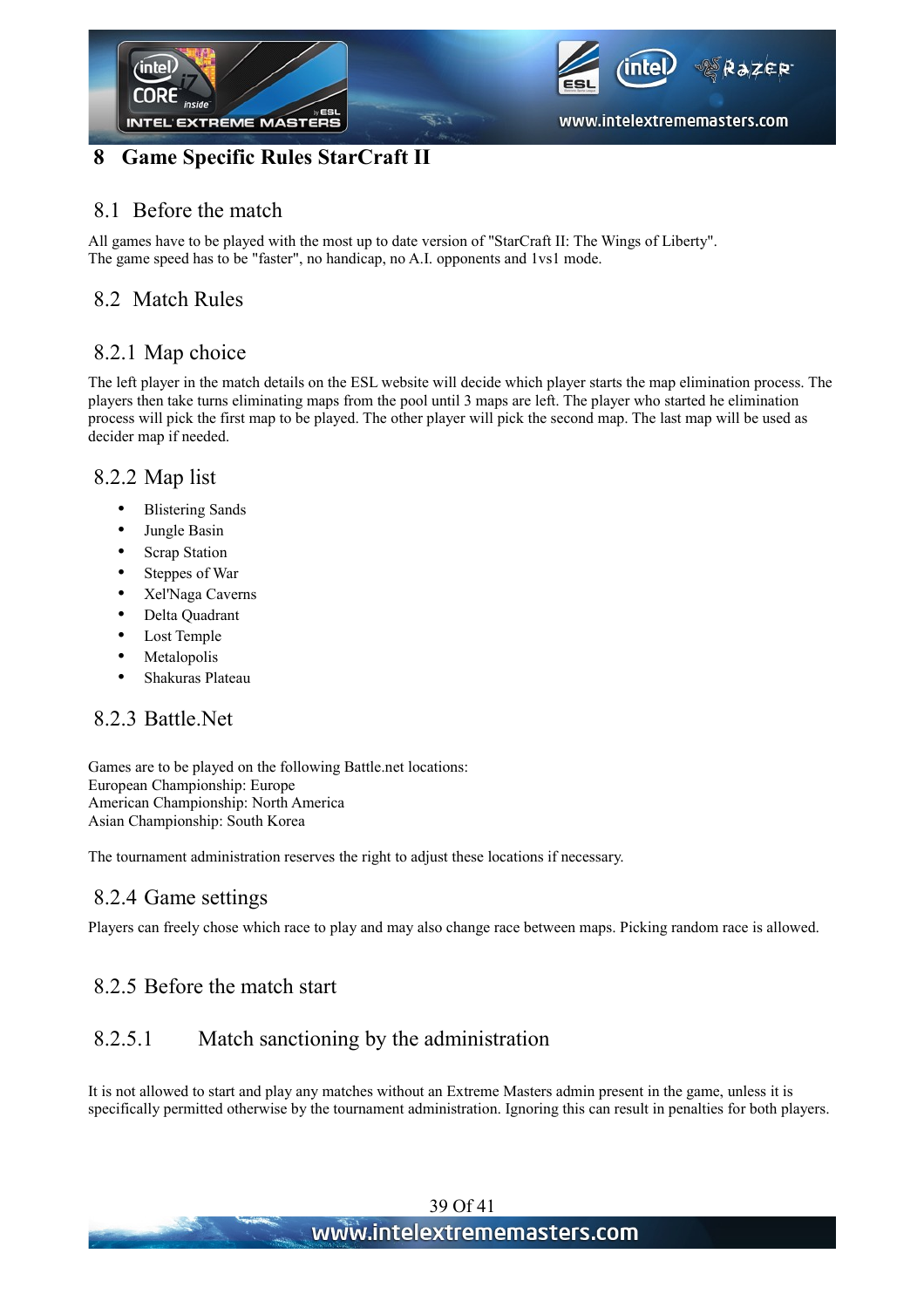

#### 8.2.5.2 Player colors

Players have to use a certain in-game colors (red or yellow) when asked to by an Extreme Masters official, ignoring this can lead to a minor penalty.

#### 8.2.6 During the match

#### 8.2.6.1 Disconnections

If a player disconnects involuntarily, the following procedure will apply:

a) The opponent will be asked whether he wants to restart the map in question or not. Should the opponent opt for a restart of the map, the map will be restarted.

b) Should the opponent decline a restart of the map, the tournament administration will establish whether the outcome of the map was still open or a clear advantage for one of the players was evident. The administration will then decide whether the map will be restarted or whether the match will be decided in favor of the player who remained in the game.

#### 8.2.6.2 Completion of the match

The match as a whole has to be finished. It is not allowed to disrupt a match between maps without the permission of the tournament administration. If a player refuses to start the remaining map/maps he will be counted as not having showed up and receive the according penalties for a no-show.

It is not allowed to take breaks between matches in a best-of-3 map match. In best-of-5 playoff matches players make take a short break after the  $3<sup>rd</sup>$  map was finished.

#### 8.2.7 Draws

A draw on a map may occur if:

a) Both players are unable to destroy each other's buildings and both players agree to it being a draw. b) The tournament administration declares a draw based upon the observation of the map.

In case of a draw the same map has to be replayed until a winner is established.

#### 8.3 Match media

All players have to save the all replays of their matches and name them in a recognizable fashion (e.g. player1\_player2\_mapname)